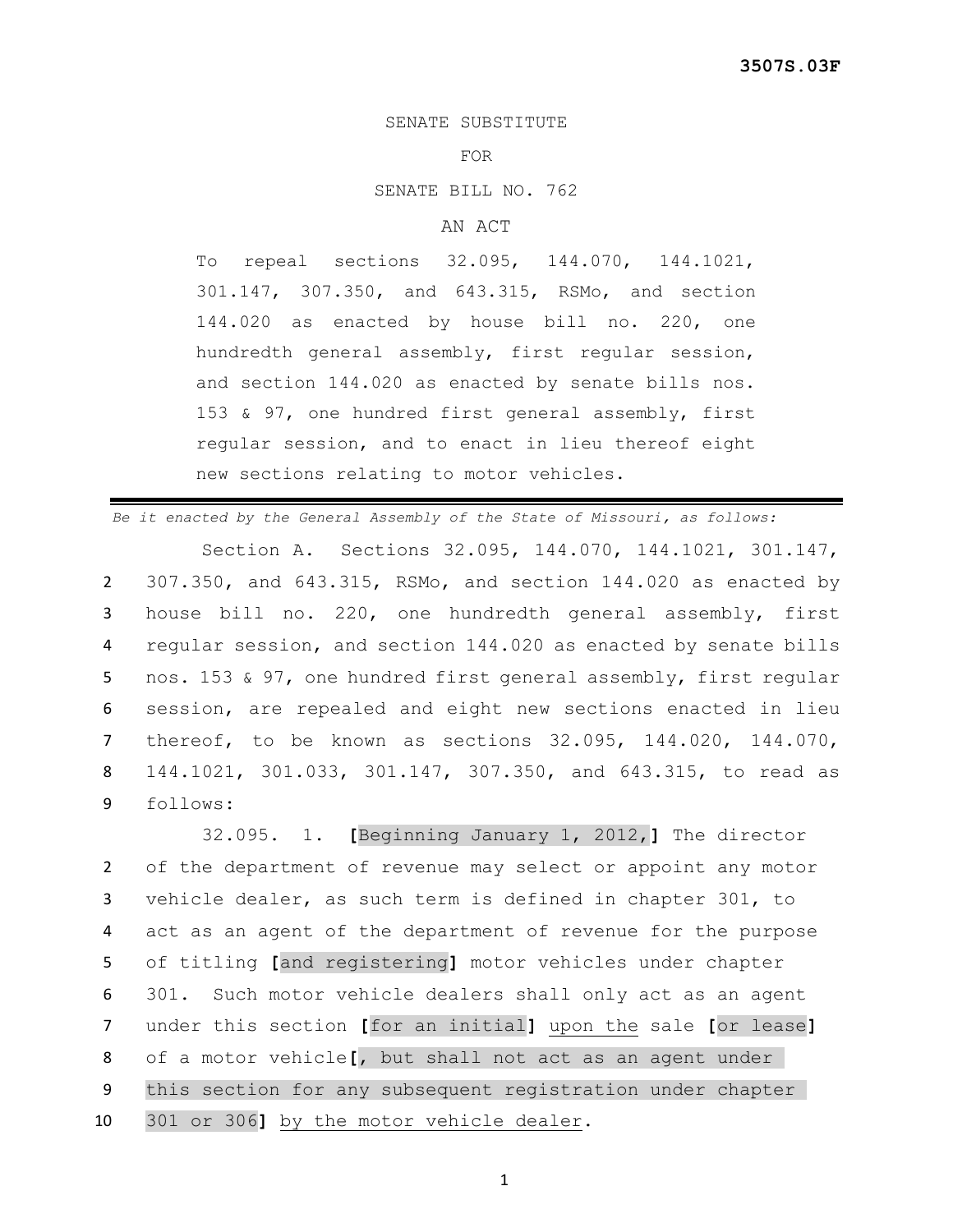2. No vehicle shall be titled under this section prior to implementation by the department of revenue of the system established under subsection 3 of section 301.558.

 3. The director of revenue may promulgate rules to administer the provisions of this section. Any rule or portion of a rule, as that term is defined in section 536.010, that is created under the authority delegated in this section shall become effective only if it complies with and is subject to all of the provisions of chapter 536 and, if applicable, section 536.028. This section and chapter 536 are nonseverable and if any of the powers vested with the general assembly pursuant to chapter 536 to review, to delay the effective date, or to disapprove and annul a rule are subsequently held unconstitutional, then the grant of rulemaking authority and any rule proposed or adopted after August 28, 2009, shall be invalid and void.

 **[**144.020. 1. A tax is hereby levied and imposed for the privilege of titling new and used motor vehicles, trailers, boats, and outboard motors purchased or acquired for use on the highways or waters of this state which are required to be titled under the laws of the state of Missouri and, except as provided in 8 subdivision (9) of this subsection, upon all<br>9 sellers for the privilege of engaging in the sellers for the privilege of engaging in the business of selling tangible personal property 11 or rendering taxable service at retail in this<br>12 State. The rate of tax shall be as follows: 12 state. The rate of tax shall be as follows:<br>13 (1) Upon every retail sale in this sta (1) Upon every retail sale in this state of tangible personal property, excluding motor vehicles, trailers, motorcycles, mopeds, motortricycles, boats and outboard motors required to be titled under the laws of the state of Missouri and subject to tax under 19 subdivision (9) of this subsection, a tax<br>20 equivalent to four percent of the purchase equivalent to four percent of the purchase price paid or charged, or in case such sale involves the exchange of property, a tax equivalent to four percent of the consideration paid or 24 charged, including the fair market value of the<br>25 property exchanged at the time and place of the 25 property exchanged at the time and place of the 26 exchange, except as otherwise provided in 26 exchange, except as otherwise provided in<br>27 section 144.025; 27 section 144.025;<br>28 (2) A tax 28 (2) A tax equivalent to four percent of<br>29 the amount paid for admission and seating 29 the amount paid for admission and seating<br>30 accommodations, or fees paid to, or in any accommodations, or fees paid to, or in any place of amusement, entertainment or recreation, games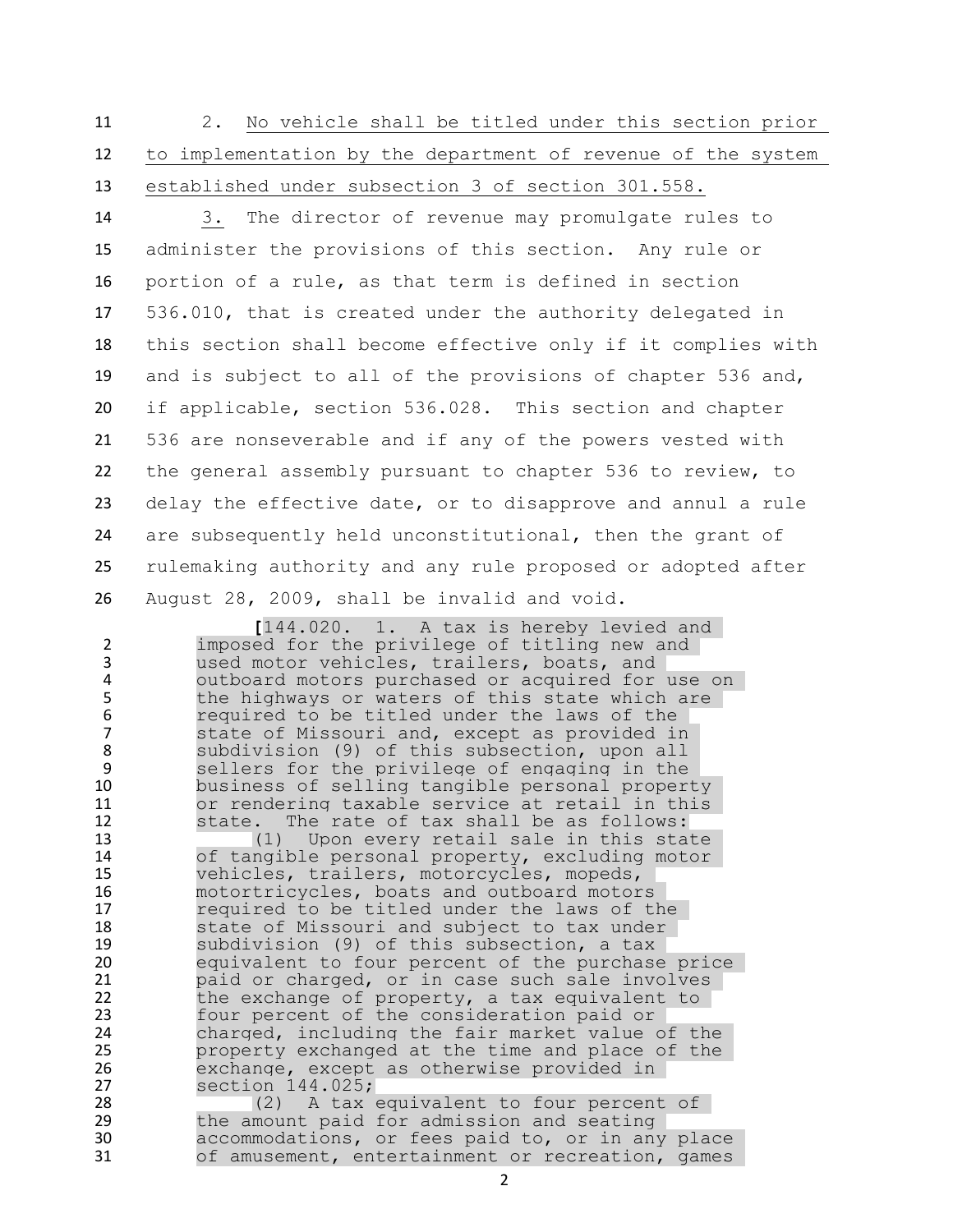32 and athletic events, except amounts paid for any<br>33 instructional class: 33 instructional class;<br>34 (3) A tax equiv 34 (3) A tax equivalent to four percent of<br>35 the basic rate paid or charged on all sales of 35 the basic rate paid or charged on all sales of 36 electricity or electrical current, water and<br>37 aas, natural or artificial, to domestic, 37 gas, natural or artificial, to domestic,<br>38 commercial or industrial consumers; 38 commercial or industrial consumers;<br>39 (4) (a) A tax equivalent to 39 (4) (a) A tax equivalent to four percent<br>40 on the basic rate paid or charged on all sales on the basic rate paid or charged on all sales 41 of local and long distance telecommunications<br>42 Service to telecommunications subscribers and 42 service to telecommunications subscribers and to<br>43 00 others through equipment of telecommunications 43 others through equipment of telecommunications<br>44 Subscribers for the transmission of messages an 44 subscribers for the transmission of messages and<br>45 conversations and upon the sale, rental or 45 conversations and upon the sale, rental or<br>46 1easing of all equipment or services perta: 46 leasing of all equipment or services pertaining<br>47 or incidental thereto: except that, the payment or incidental thereto; except that, the payment 48 made by telecommunications subscribers or<br>49 others, pursuant to section 144.060, and a 49 others, pursuant to section 144.060, and any<br>50 amounts paid for access to the internet or 50 amounts paid for access to the internet or<br>51 interactive computer services shall not be 51 interactive computer services shall not be<br>52 considered as amounts paid for 52 considered as amounts paid for<br>53 telecommunications services; 53 telecommunications services;<br>54 (b) If local and long 54 (b) If local and long distance<br>55 telecommunications services subject telecommunications services subject to tax under 56 this subdivision are aggregated with and not<br>57 separately stated from charges for separately stated from charges for 58 telecommunications service or other services not 59 subject to tax under this subdivision, 60 including, but not limited to, interstate or 61 international telecommunications services, then<br>62 the charges for nontaxable services may be 62 the charges for nontaxable services may be<br>63 subject to taxation unless the 63 Subject to taxation unless the<br>64 telecommunications provider car telecommunications provider can identify by 65 reasonable and verifiable standards such portion 66 of the charges not subject to such tax from its<br>67 books and records that are kept in the regular books and records that are kept in the regular 68 course of business, including, but not limited 69 to, financial statement, general ledgers,<br>70 invoice and billing systems and reports. 70 invoice and billing systems and reports, and<br>71 reports for regulatory tariffs and other reports for regulatory tariffs and other 72 requlatory matters; 73 (c) A telecommunications provider shall<br>74 motify the director of revenue of its intentional 74 10 notify the director of revenue of its intention<br>75 10 to utilize the standards described in paragraph to utilize the standards described in paragraph 76 (b) of this subdivision to determine the charges 77 that are subject to sales tax under this<br>78 subdivision. Such notification shall be 78 subdivision. Such notification shall be in<br>79 writing and shall meet standardized criteria 79 writing and shall meet standardized criteria 80 established by the department regarding the form<br>81 and format of such notice; and format of such notice; 82 (d) The director of revenue may promulgate<br>83 and enforce reasonable rules and regulations for 83 and enforce reasonable rules and regulations for<br>84 blue administration and enforcement of the 84 the administration and enforcement of the<br>85 brovisions of this subdivision. Any rule provisions of this subdivision. Any rule or 86 portion of a rule, as that term is defined in 87 section 536.010, that is created under the 88 authority delegated in this section shall become 89 effective only if it complies with and is<br>90 subject to all of the provisions of chapte subject to all of the provisions of chapter 536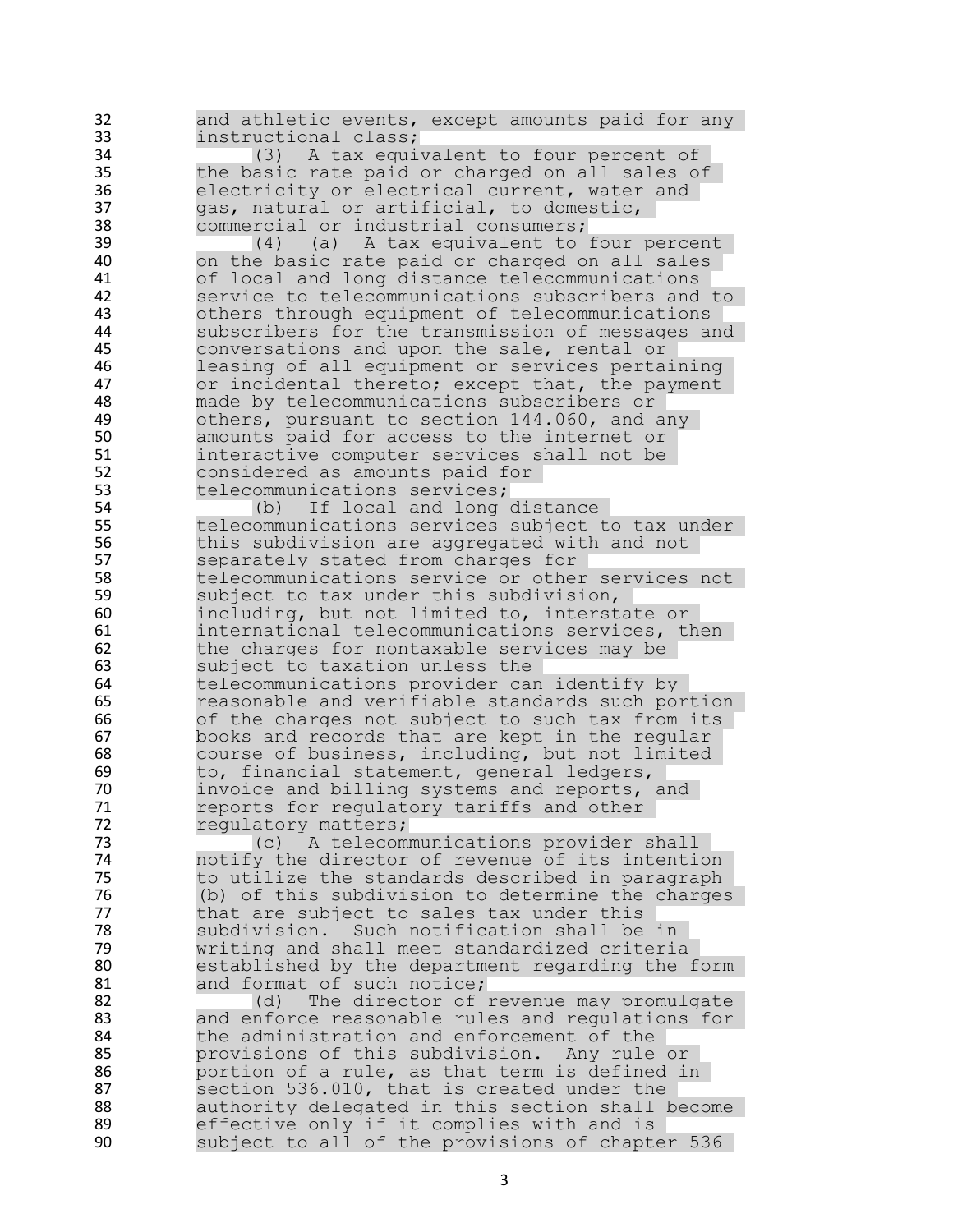91 and, if applicable, section 536.028. This<br>92 section and chapter 536 are nonseverable are 92 section and chapter 536 are nonseverable and if<br>93 any of the powers vested with the general 93 Book any of the powers vested with the general<br>94 Bossembly pursuant to chapter 536 to review 94 assembly pursuant to chapter 536 to review, to<br>95 delay the effective date, or to disapprove and 95 delay the effective date, or to disapprove and<br>96 annul a rule are subsequently held 96 annul a rule are subsequently held<br>97 unconstitutional, then the grant of 97 **120 unconstitutional, then the grant of rulemaking**<br>98 198 authority and any rule proposed or adopted after 98 authority and any rule proposed or adopted after<br>99 August 28, 2019, shall be invalid and void; August 28, 2019, shall be invalid and void; 100 (5) A tax equivalent to four percent of<br>101 the basic rate paid or charged for all sales 101 the basic rate paid or charged for all sales of<br>102 services for transmission of messages of 102 services for transmission of messages of<br>103 telegraph companies; 103 telegraph companies;<br>104 (6) A tax equi-104 (6) A tax equivalent to four percent on<br>105 the amount of sales or charges for all rooms, 105 the amount of sales or charges for all rooms,<br>106 meals and drinks furnished at any hotel, mote meals and drinks furnished at any hotel, motel, 107 tavern, inn, restaurant, eating house,<br>108 drugstore, dining car, tourist cabin, 108 drugstore, dining car, tourist cabin, tourist<br>109 camp or other place in which rooms, meals or camp or other place in which rooms, meals or 110 drinks are regularly served to the public. The<br>111 tax imposed under this subdivision shall not tax imposed under this subdivision shall not 112 apply to any automatic mandatory gratuity for a 113 large group imposed by a restaurant when such 114 gratuity is reported as employee tip income and 115 the restaurant withholds income tax under 116 section 143.191 on such gratuity; 117 (7) A tax equivalent to four percent of 118 the amount paid or charged for intrastate 119 tickets by every person operating a railroad, 120 sleeping car, dining car, express car, boat,<br>121 airplane and such buses and trucks as are 121 airplane and such buses and trucks as are<br>122 1icensed by the division of motor carrier 122 licensed by the division of motor carrier and<br>123 railroad safety of the department of economic railroad safety of the department of economic 124 development of Missouri, engaged in the<br>125 transportation of persons for hire: 125 transportation of persons for hire;<br>126 (8) A tax equivalent to four 126 (8) A tax equivalent to four percent of 127 the amount paid or charged for rental or lease 128 of tangible personal property, provided that if<br>129 the lessor or renter of any tangible personal the lessor or renter of any tangible personal 130 property had previously purchased the property 131 under the conditions of sale at retail or leased 132 or rented the property and the tax was paid at 133 the time of purchase, lease or rental, the 134 lessor, sublessor, renter or subrenter shall not 135 apply or collect the tax on the subsequent 136 lease, sublease, rental or subrental receipts 137 from that property. The purchase, rental or<br>138 lease of motor vehicles, trailers, motorcycle 138 lease of motor vehicles, trailers, motorcycles,<br>139 mopeds, motortricycles, boats, and outboard 139 mopeds, motortricycles, boats, and outboard<br>140 motors shall be taxed and the tax paid as motors shall be taxed and the tax paid as 141 provided in this section and section 144.070. 142 In no event shall the rental or lease of boats<br>143 and outboard motors be considered a sale, and outboard motors be considered a sale, 144 charge, or fee to, for or in places of 145 amusement, entertainment or recreation nor shall 146 any such rental or lease be subject to any tax 147 imposed to, for, or in such places of amusement, 148 entertainment or recreation. Rental and leased<br>149 boats or outboard motors shall be taxed under boats or outboard motors shall be taxed under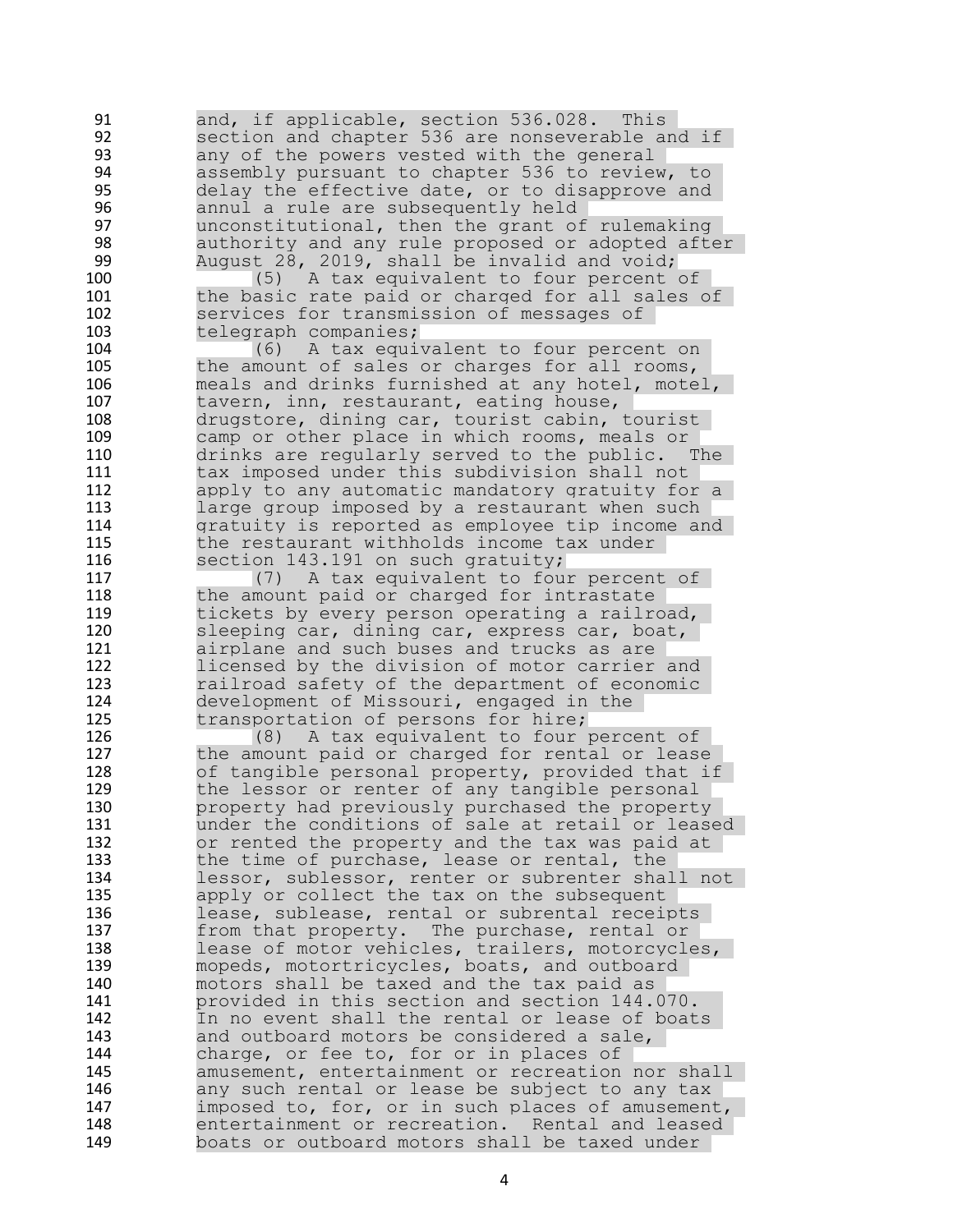150 the provisions of the sales tax laws as provided<br>151 Under such laws for motor vehicles and 151 under such laws for motor vehicles and<br>152 trailers. Tangible personal property w 152 trailers. Tangible personal property which is 153 exempt from the sales or use tax under section<br>154 144.030 upon a sale thereof is likewise exempt 144.030 upon a sale thereof is likewise exempt 155 from the sales or use tax upon the lease or 156 rental thereof; 157 (9) A tax equivalent to four percent of<br>158 the purchase price, as defined in section the purchase price, as defined in section 159 144.070, of new and used motor vehicles,<br>160 trailers, boats, and outboard motors pur 160 trailers, boats, and outboard motors purchased<br>161 6 167 tradition or acquired for use on the highways or waters or acquired for use on the highways or waters of

162 this state which are required to be registered<br>163 the laws of the state of Missouri. This 163 under the laws of the state of Missouri. This<br>164 tax is imposed on the person titling such tax is imposed on the person titling such 165 property, and shall be paid according to the 166 procedures in section 144.440.<br>167 2. All tickets sold which

167 167 168 2. All tickets sold which are sold under<br>168 the provisions of sections 144.010 to 144.525 the provisions of sections  $144.010$  to  $144.525$ 169 which are subject to the sales tax shall have<br>170 printed, stamped or otherwise endorsed thereor 170 printed, stamped or otherwise endorsed thereon,<br>171 bhe words "This ticket is subject to a sales 171 the words "This ticket is subject to a sales<br>172 tax.".1 172 tax.".**]**

 144.020. 1. A tax is hereby levied and imposed for the privilege of titling new and used motor vehicles, trailers, boats, and outboard motors purchased or acquired for use on the highways or waters of this state which are required to be titled under the laws of the state of Missouri and, except as provided in subdivision (9) of this subsection, upon all sellers for the privilege of engaging in the business of selling tangible personal property or rendering taxable service at retail in this state. The rate of tax shall be as follows:

 (1) Upon every retail sale in this state of tangible personal property, excluding motor vehicles, trailers, motorcycles, mopeds, motortricycles, boats and outboard motors required to be titled under the laws of the state of Missouri and subject to tax under subdivision (9) of this subsection, a tax equivalent to four percent of the purchase price paid or charged, or in case such sale involves the exchange of property, a tax equivalent to four percent of the consideration paid or charged, including the fair market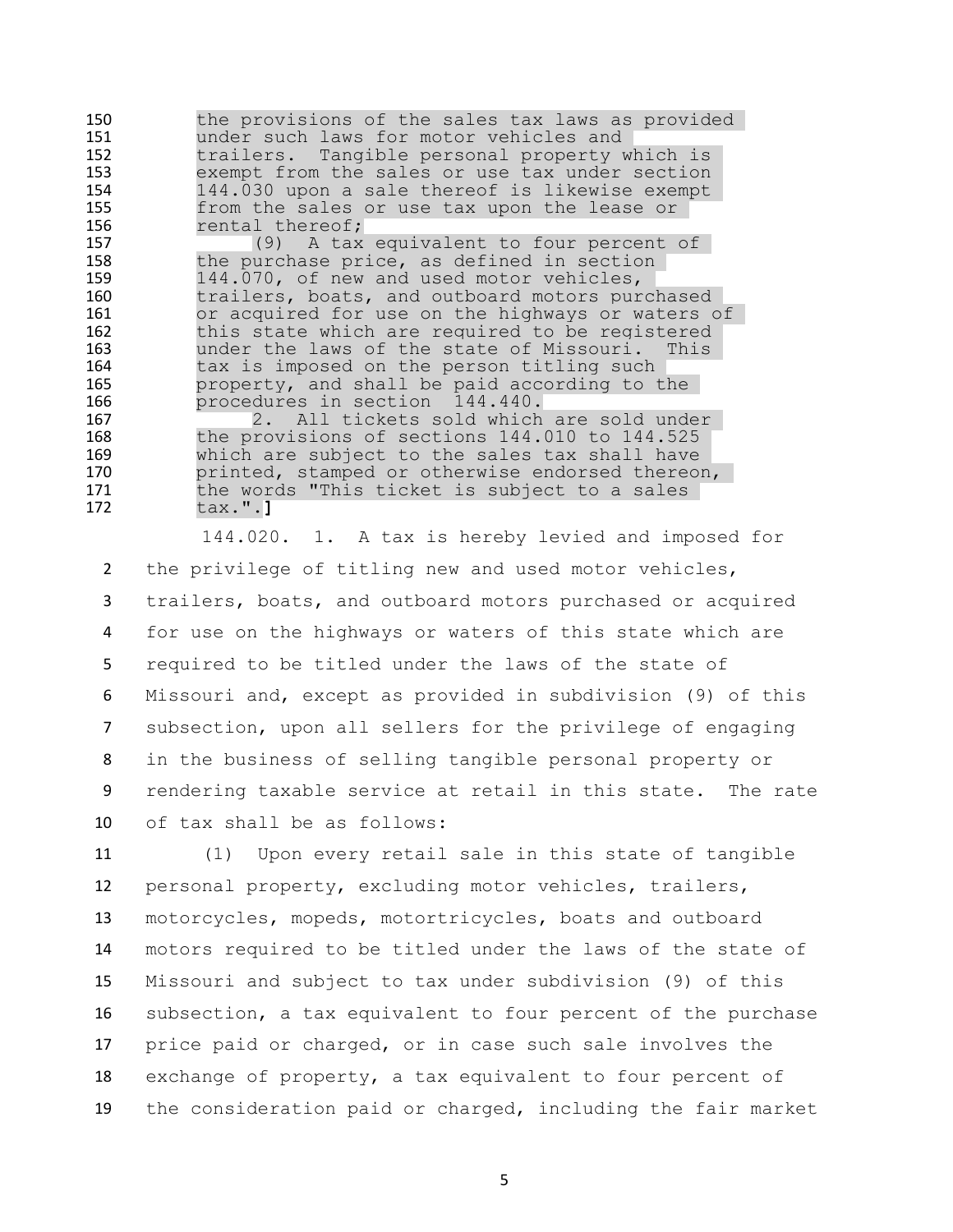value of the property exchanged at the time and place of the exchange, except as otherwise provided in section 144.025;

 (2) A tax equivalent to four percent of the amount paid for admission and seating accommodations, or fees paid to, or in any place of amusement, entertainment or recreation, games and athletic events, except amounts paid 26 for any instructional class;

 (3) A tax equivalent to four percent of the basic rate paid or charged on all sales of electricity or electrical current, water and gas, natural or artificial, to domestic, commercial or industrial consumers;

 (4) (a) A tax equivalent to four percent on the basic rate paid or charged on all sales of local and long distance telecommunications service to telecommunications subscribers and to others through equipment of telecommunications subscribers for the transmission of messages and conversations and upon the sale, rental or leasing of all equipment or services pertaining or incidental thereto; except that, the payment made by telecommunications subscribers or others, pursuant to section 144.060, and any amounts paid for access to the internet or interactive computer services shall not be considered as amounts paid for telecommunications services;

 (b) If local and long distance telecommunications services subject to tax under this subdivision are aggregated with and not separately stated from charges for telecommunications service or other services not subject to tax under this subdivision, including, but not limited to, interstate or international telecommunications services, then the charges for nontaxable services may be subject to taxation unless the telecommunications provider can identify by reasonable and verifiable standards such portion of the charges not subject to such tax from its books and records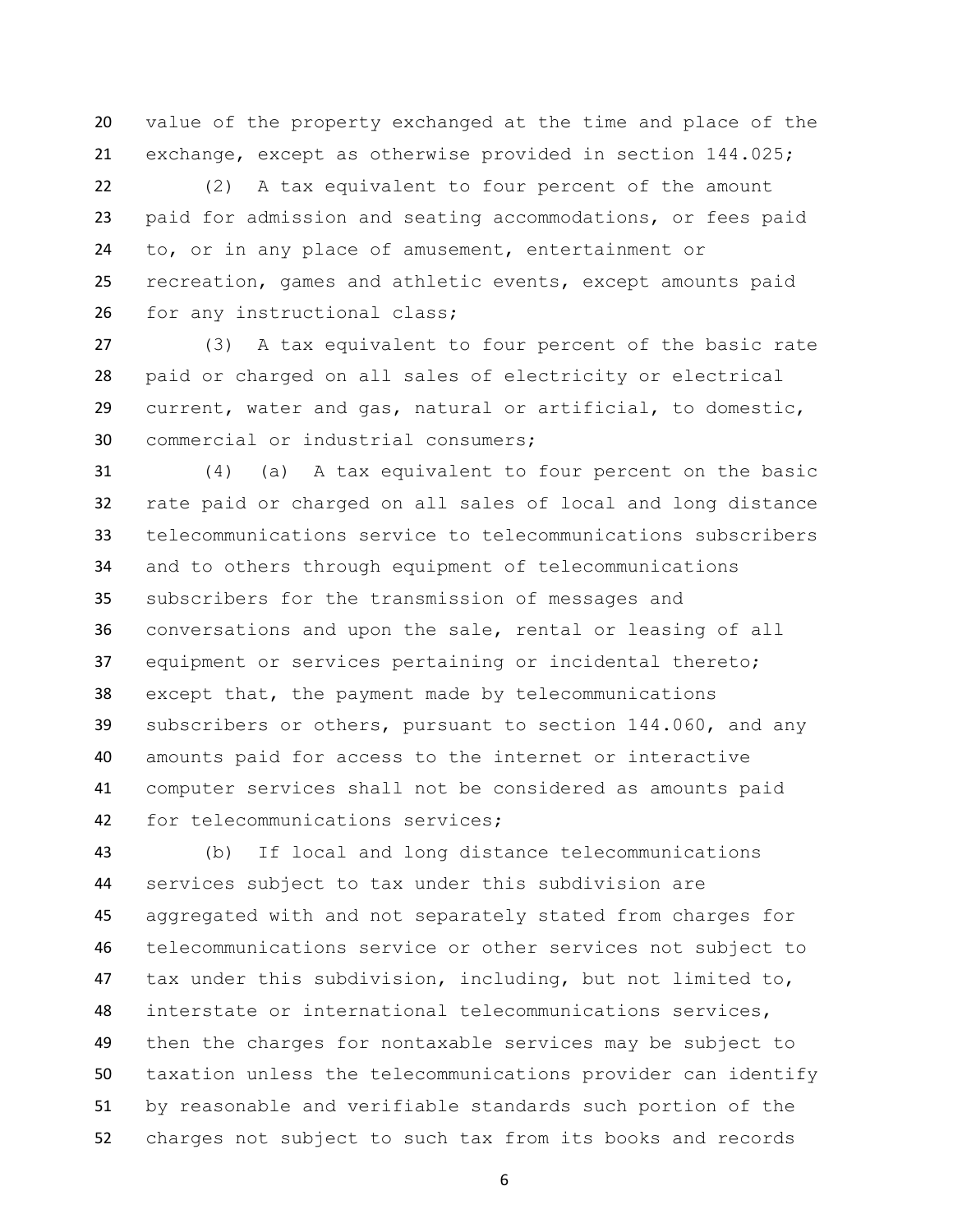that are kept in the regular course of business, including, but not limited to, financial statement, general ledgers, invoice and billing systems and reports, and reports for regulatory tariffs and other regulatory matters;

 (c) A telecommunications provider shall notify the director of revenue of its intention to utilize the standards described in paragraph (b) of this subdivision to determine the charges that are subject to sales tax under this subdivision. Such notification shall be in writing and shall meet standardized criteria established by the department regarding the form and format of such notice;

 (d) The director of revenue may promulgate and enforce reasonable rules and regulations for the administration and enforcement of the provisions of this subdivision. Any rule or portion of a rule, as that term is defined in section 536.010, that is created under the authority delegated in this section shall become effective only if it complies with and is subject to all of the provisions of chapter 536 and, if applicable, section 536.028. This section and chapter 536 are nonseverable and if any of the powers vested with the general assembly pursuant to chapter 536 to review, to delay the effective date, or to disapprove and annul a rule are subsequently held unconstitutional, then the grant of rulemaking authority and any rule proposed or adopted after August 28, 2019, shall be invalid and void;

 (5) A tax equivalent to four percent of the basic rate paid or charged for all sales of services for transmission of messages of telegraph companies;

 (6) A tax equivalent to four percent on the amount of sales or charges for all rooms, meals and drinks furnished 83 at any hotel, motel, tavern, inn, restaurant, eating house, drugstore, dining car, tourist cabin, tourist camp or other place in which rooms, meals or drinks are regularly served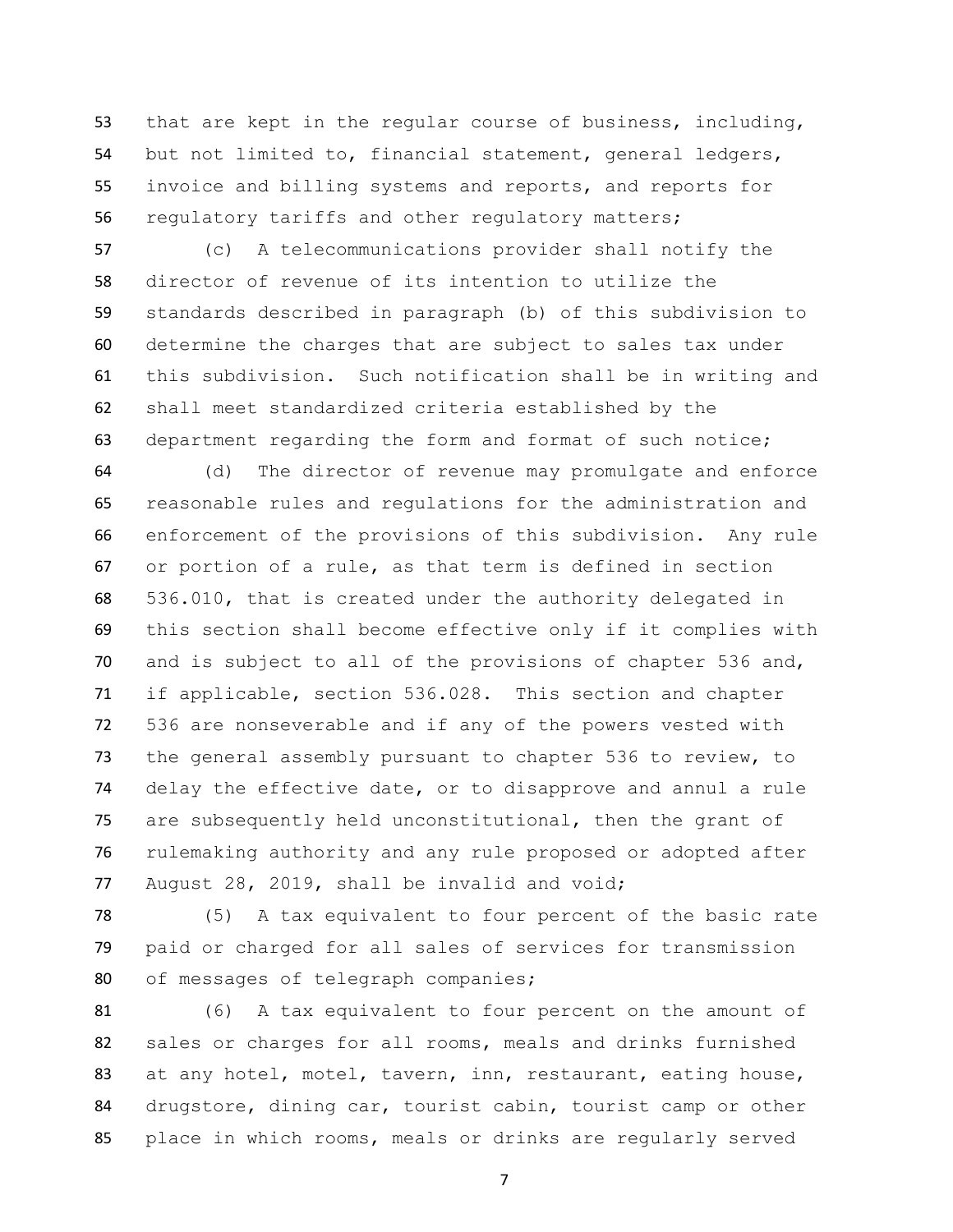to the public. The tax imposed under this subdivision shall not apply to any automatic mandatory gratuity for a large group imposed by a restaurant when such gratuity is reported as employee tip income and the restaurant withholds income tax under section 143.191 on such gratuity;

 (7) A tax equivalent to four percent of the amount paid or charged for intrastate tickets by every person operating a railroad, sleeping car, dining car, express car, boat, airplane and such buses and trucks as are licensed by the division of motor carrier and railroad safety of the department of economic development of Missouri, engaged in 97 the transportation of persons for hire;

 (8) A tax equivalent to four percent of the amount paid or charged for rental or lease of tangible personal property, provided that if the lessor or renter of any tangible personal property had previously purchased the property under the conditions of sale at retail or leased or rented the property and the tax was paid at the time of purchase, lease or rental, the lessor, sublessor, renter or subrenter shall not apply or collect the tax on the subsequent lease, sublease, rental or subrental receipts from that property. The purchase, rental or lease of motor vehicles, trailers, motorcycles, mopeds, motortricycles, boats, and outboard motors shall be taxed and the tax paid as provided in this section and section 144.070. In no event shall the rental or lease of boats and outboard motors be considered a sale, charge, or fee to, for or in places of amusement, entertainment or recreation nor shall any such rental or lease be subject to any tax imposed to, for, or in such places of amusement, entertainment or recreation. Rental and leased boats or outboard motors shall be taxed under the provisions of the sales tax laws as provided under such laws for motor vehicles and trailers. Tangible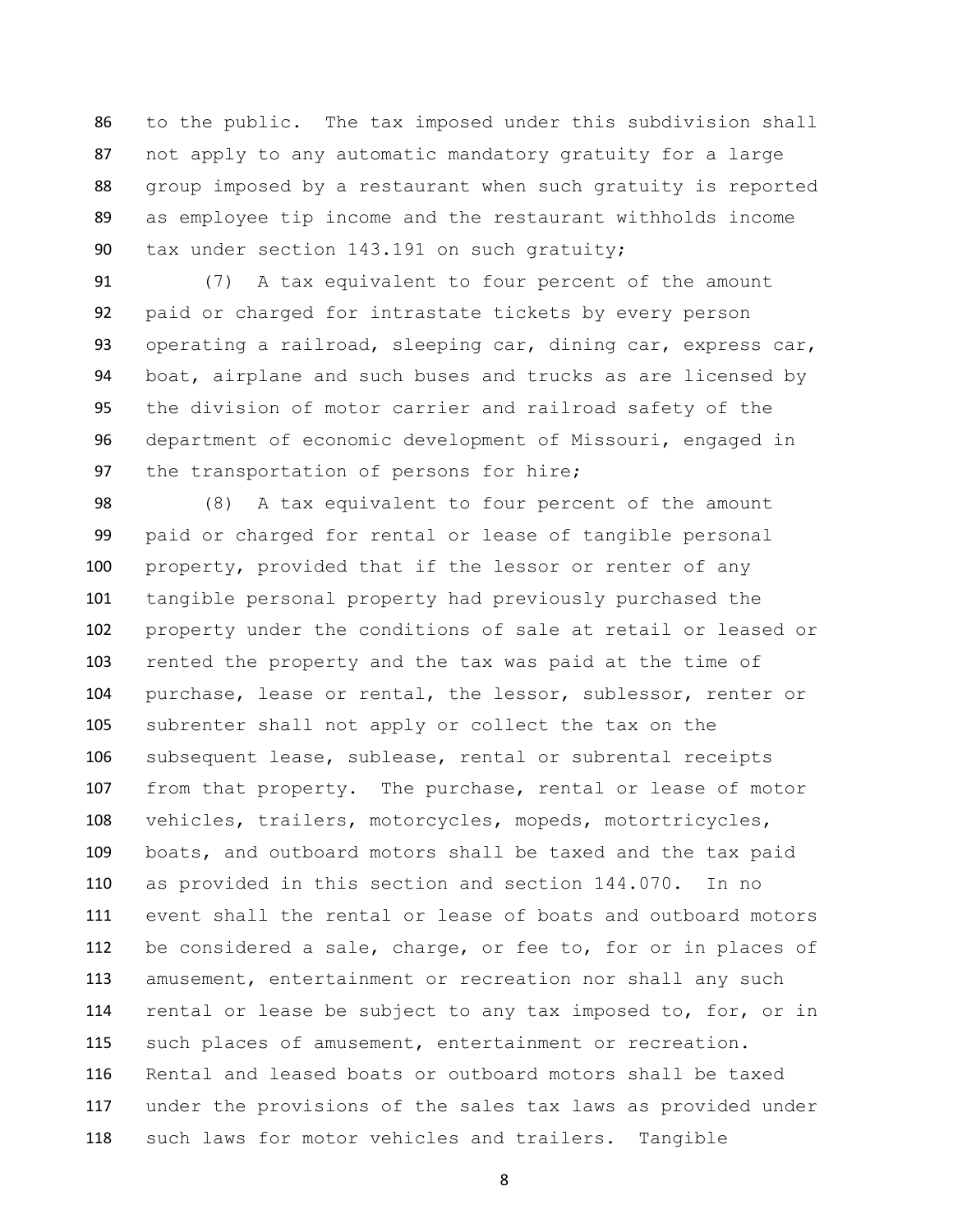personal property which is exempt from the sales or use tax under section 144.030 upon a sale thereof is likewise exempt from the sales or use tax upon the lease or rental thereof;

 (9) A tax equivalent to four percent of the purchase price, as defined in section 144.070, of new and used motor vehicles, trailers, boats, and outboard motors purchased or acquired for use on the highways or waters of this state which are required to be registered under the laws of the state of Missouri. This tax is imposed on the person titling such property, and shall be paid according to the procedures in section 144.070 or 144.440.

 2. All tickets sold which are sold under the provisions of this chapter which are subject to the sales tax shall have printed, stamped or otherwise endorsed thereon, the words "This ticket is subject to a sales tax.".

144.070. 1. At the time the owner of any new or used motor vehicle, trailer, boat, or outboard motor which was acquired in a transaction subject to sales tax under the Missouri sales tax law makes application to the director of revenue for an official certificate of title and the registration of the motor vehicle, trailer, boat, or outboard motor as otherwise provided by law, the owner shall present to the director of revenue evidence satisfactory to the director of revenue showing the purchase price exclusive of any charge incident to the extension of credit paid by or charged to the applicant in the acquisition of the motor vehicle, trailer, boat, or outboard motor, or that no sales tax was incurred in its acquisition, and if sales tax was incurred in its acquisition, the applicant shall pay or cause to be paid to the director of revenue the sales tax provided by the Missouri sales tax law in addition to the registration fees now or hereafter required according to law, and the director of revenue shall not issue a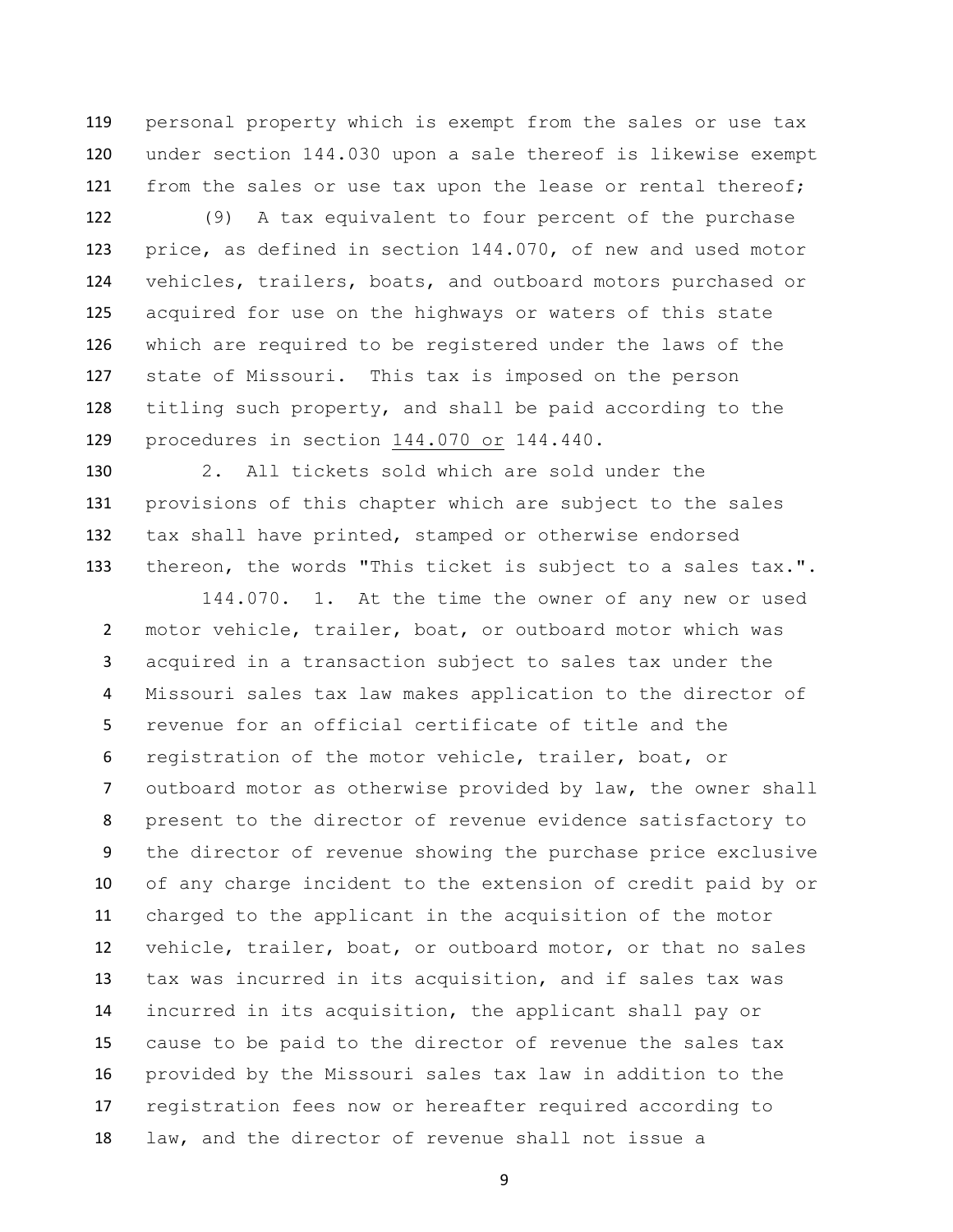certificate of title for any new or used motor vehicle, trailer, boat, or outboard motor subject to sales tax as provided in the Missouri sales tax law until the tax levied for the sale of the same under sections 144.010 to 144.510 has been paid as provided in this section or is registered under the provisions of subsection 5 of this section.

 2. As used in subsection 1 of this section, the term "purchase price" shall mean the total amount of the contract price agreed upon between the seller and the applicant in the acquisition of the motor vehicle, trailer, boat, or outboard motor, regardless of the medium of payment therefor.

 3. In the event that the purchase price is unknown or undisclosed, or that the evidence thereof is not satisfactory to the director of revenue, the same shall be fixed by appraisement by the director.

 4. The director of the department of revenue shall endorse upon the official certificate of title issued by the director upon such application an entry showing that such sales tax has been paid or that the motor vehicle, trailer, boat, or outboard motor represented by such certificate is exempt from sales tax and state the ground for such exemption.

 5. Any person, company, or corporation engaged in the business of renting or leasing motor vehicles, trailers, boats, or outboard motors, which are to be used exclusively for rental or lease purposes, and not for resale, may apply to the director of revenue for authority to operate as a leasing or rental company and pay an annual fee of two hundred fifty dollars for such authority. Any company approved by the director of revenue may pay the tax due on any motor vehicle, trailer, boat, or outboard motor as required in section 144.020 at the time of registration thereof or in lieu thereof may pay a sales tax as provided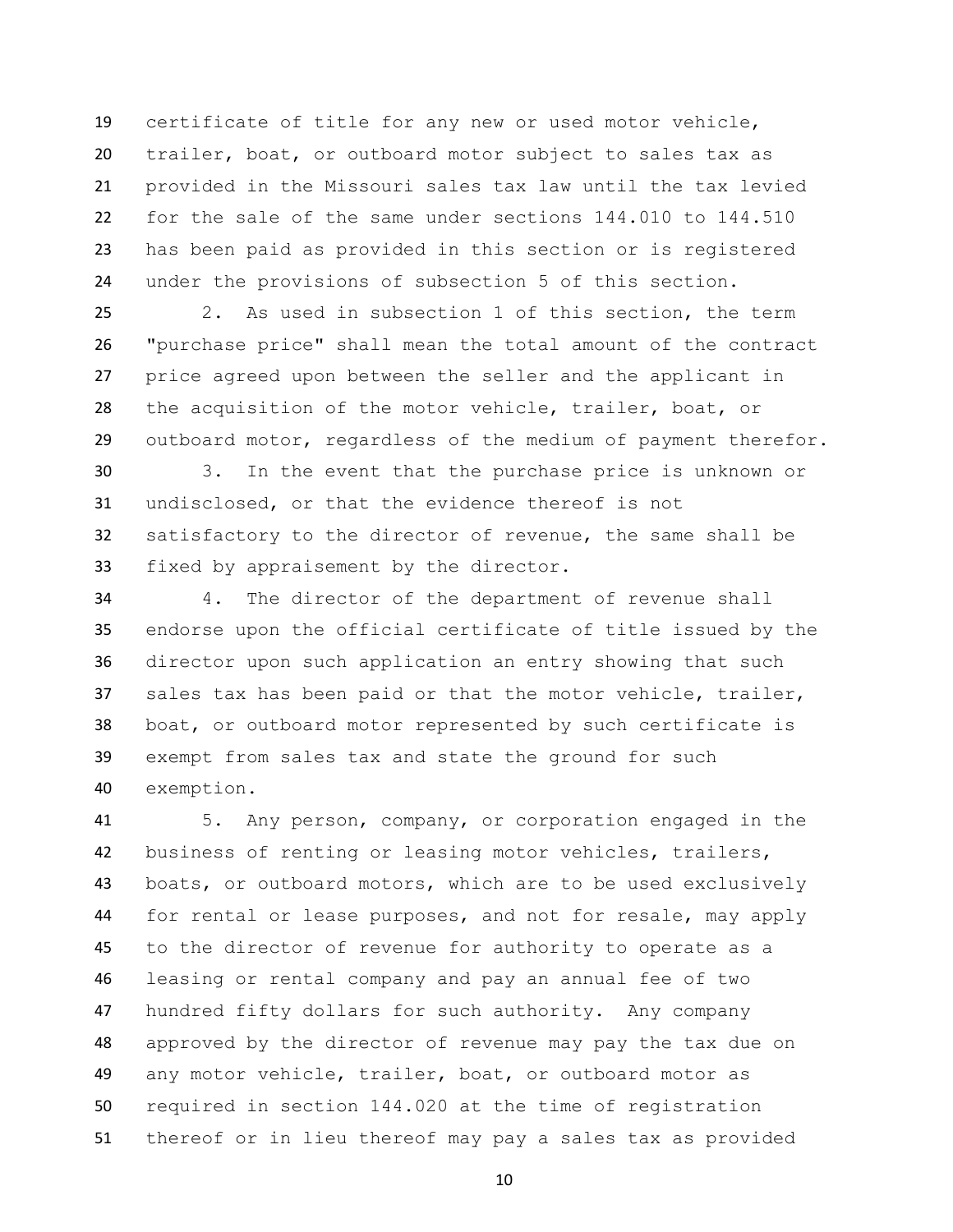in sections 144.010, 144.020, 144.070 and 144.440. A sales tax shall be charged to and paid by a leasing company which does not exercise the option of paying in accordance with section 144.020, on the amount charged for each rental or lease agreement while the motor vehicle, trailer, boat, or outboard motor is domiciled in this state. Any motor vehicle, trailer, boat, or outboard motor which is leased as the result of a contract executed in this state shall be presumed to be domiciled in this state.

 6. Every applicant to be a registered fleet owner as described in subsections 6 to 10 of section 301.032 shall furnish with the application to operate as a registered fleet owner a corporate surety bond or irrevocable letter of credit, as defined in section 400.5-102, issued by any state or federal financial institution in the penal sum of one hundred thousand dollars, on a form approved by the department. The bond or irrevocable letter of credit shall be conditioned upon the registered fleet owner complying with the provisions of any statutes applicable to registered fleet owners, and the bond shall be an indemnity for any loss sustained by reason of the acts of the person bonded when such acts constitute grounds for the suspension or revocation of the registered fleet owner license. The bond shall be executed in the name of the state of Missouri for the benefit of all aggrieved parties or the irrevocable letter of credit shall name the state of Missouri as the beneficiary; except that, the aggregate liability of the surety or financial institution to the aggrieved parties shall, in no event, exceed the amount of the bond or irrevocable letter of credit. The proceeds of the bond or irrevocable letter of credit shall be paid upon receipt by the department of a final judgment from a Missouri court of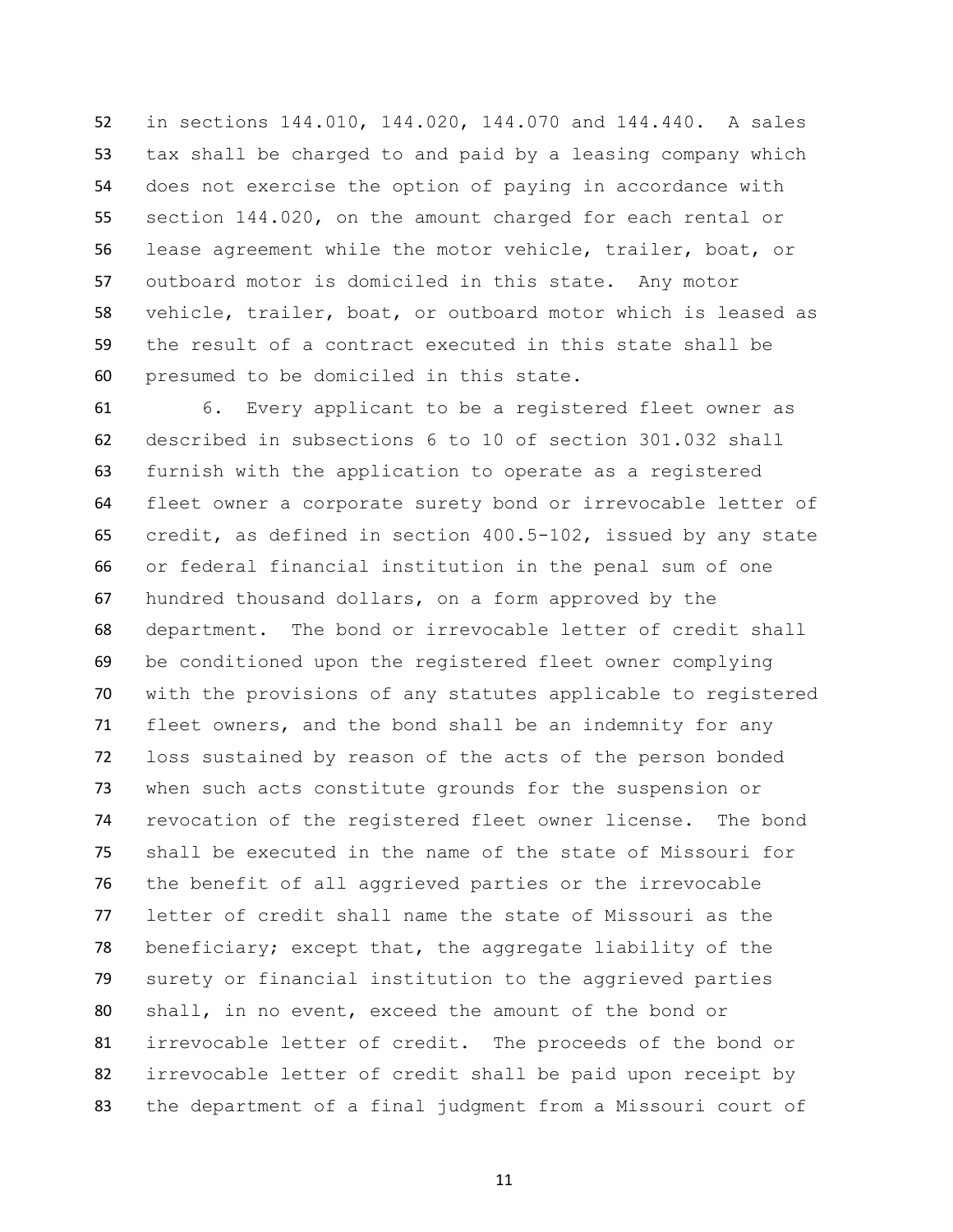competent jurisdiction against the principal and in favor of an aggrieved party.

 7. Any corporation may have one or more of its divisions separately apply to the director of revenue for authorization to operate as a leasing company, provided that the corporation:

 (1) Has filed a written consent with the director authorizing any of its divisions to apply for such authority;

92 (2) Is authorized to do business in Missouri; (3) Has agreed to treat any sale of a motor vehicle,

 trailer, boat, or outboard motor from one of its divisions to another of its divisions as a sale at retail;

 (4) Has registered under the fictitious name provisions of sections 417.200 to 417.230 each of its divisions doing business in Missouri as a leasing company; and

 (5) Operates each of its divisions on a basis separate from each of its other divisions. However, when the transfer of a motor vehicle, trailer, boat or outboard motor occurs within a corporation which holds a license to operate as a motor vehicle or boat dealer pursuant to sections 301.550 to 301.573 the provisions in subdivision (3) of this subsection shall not apply.

 8. If the owner of any motor vehicle, trailer, boat, or outboard motor desires to charge and collect sales tax as provided in this section, the owner shall make application to the director of revenue for a permit to operate as a motor vehicle, trailer, boat, or outboard motor leasing company. The director of revenue shall promulgate rules and regulations determining the qualifications of such a company, and the method of collection and reporting of sales tax charged and collected. Such regulations shall apply only to owners of motor vehicles, trailers, boats, or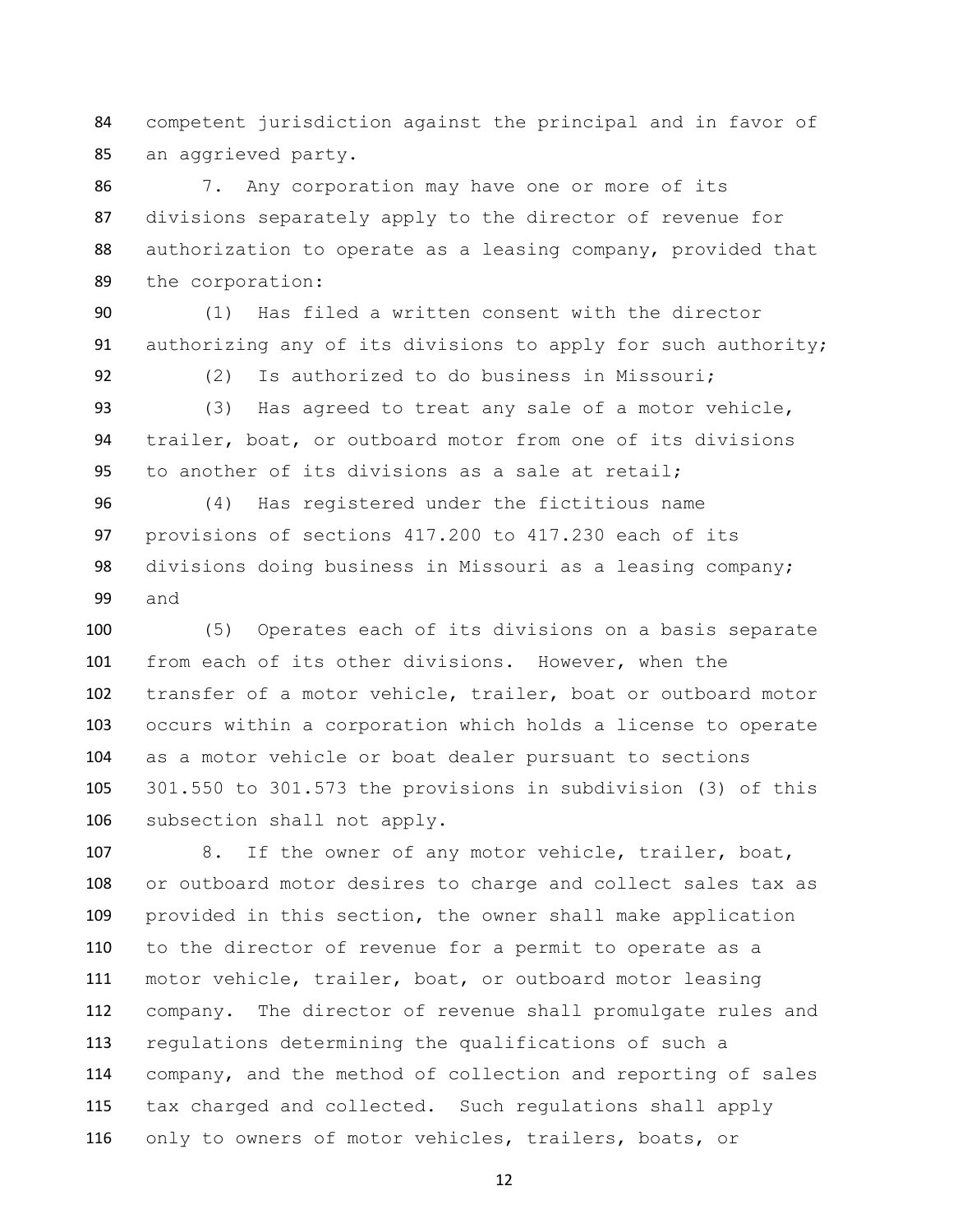outboard motors, electing to qualify as motor vehicle, trailer, boat, or outboard motor leasing companies under the provisions of subsection 5 of this section, and no motor vehicle renting or leasing, trailer renting or leasing, or boat or outboard motor renting or leasing company can come under sections 144.010, 144.020, 144.070 and 144.440 unless all motor vehicles, trailers, boats, and outboard motors held for renting and leasing are included.

 9. Any person, company, or corporation engaged in the business of renting or leasing three thousand five hundred or more motor vehicles which are to be used exclusively for rental or leasing purposes and not for resale, and that has applied to the director of revenue for authority to operate as a leasing company may also operate as a registered fleet owner as prescribed in section 301.032.

132 10. Beginning July 1, 2010, any motor vehicle dealer licensed under section 301.560 engaged in the business of selling motor vehicles or trailers may apply to the director of revenue for authority to collect and remit the sales tax required under **[**this section**]** the Missouri sales tax law and section 32.087 on all motor vehicles sold by the motor vehicle dealer. Beginning January 1, 2023, every motor vehicle dealer licensed under section 301.560 engaged in the business of selling motor vehicles or trailers shall apply to the director of revenue for authority to collect and remit the sales tax required under the Missouri sales tax law and section 32.087 on all motor vehicles sold by the motor vehicle dealer. Beginning at the time motor vehicle dealers receive notification that the system under subsection 3 of section 301.558 has been implemented, every motor vehicle dealer licensed under section 301.560 engaged in the business of selling motor vehicles or trailers shall collect and remit the sales tax required under the Missouri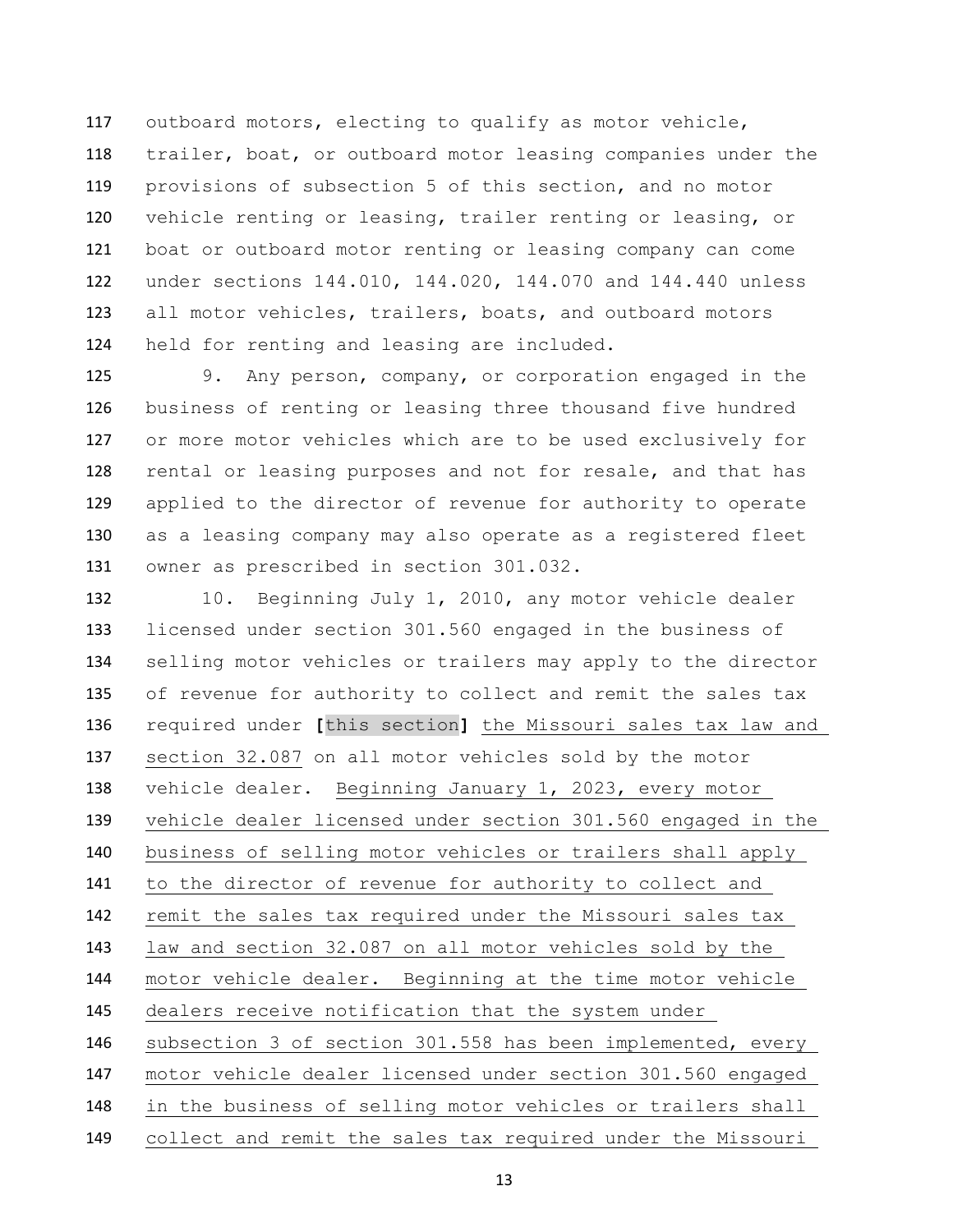sales tax law and section 32.087 on all motor vehicles sold by the motor vehicle dealer. A motor vehicle dealer receiving authority to collect and remit the tax is subject to all provisions under sections 144.010 to 144.525. Any motor vehicle dealer authorized to collect and remit sales taxes on motor vehicles under this subsection shall be entitled to deduct and retain an amount equal to two percent of the motor vehicle sales tax pursuant to section 144.140. Any amount of the tax collected under this subsection that is retained by a motor vehicle dealer pursuant to section 144.140 shall not constitute state revenue. In no event shall revenues from the general revenue fund or any other state fund be utilized to compensate motor vehicle dealers for their role in collecting and remitting sales taxes on motor vehicles. In the event this subsection or any portion thereof is held to violate Article IV, Section 30(b) of the Missouri Constitution, no motor vehicle dealer shall be authorized to collect and remit sales taxes on motor vehicles under this section. No motor vehicle dealer shall seek compensation from the state of Missouri or its agencies if a court of competent jurisdiction declares that the retention of two percent of the motor vehicle sales tax is unconstitutional and orders the return of such revenues.

 144.1021. The enactment of sections 143.177, 144.608, 144.637, 144.638, and 144.752 of this act; the repeal and reenactment of sections 143.011, 144.011, 144.014, **[**144.020,**]** 144.049, 144.054, 144.140, 144.526, and 144.605 of this act; and the repeal of sections 144.710, 144.1000, 144.1003, 144.1006, 144.1009, 144.1012, and 144.1015 of this act shall become effective January 1, 2023.

 301.033. 1. Notwithstanding the provisions of sections 301.030 and 301.035 to the contrary, the director of revenue shall establish a system of registration on a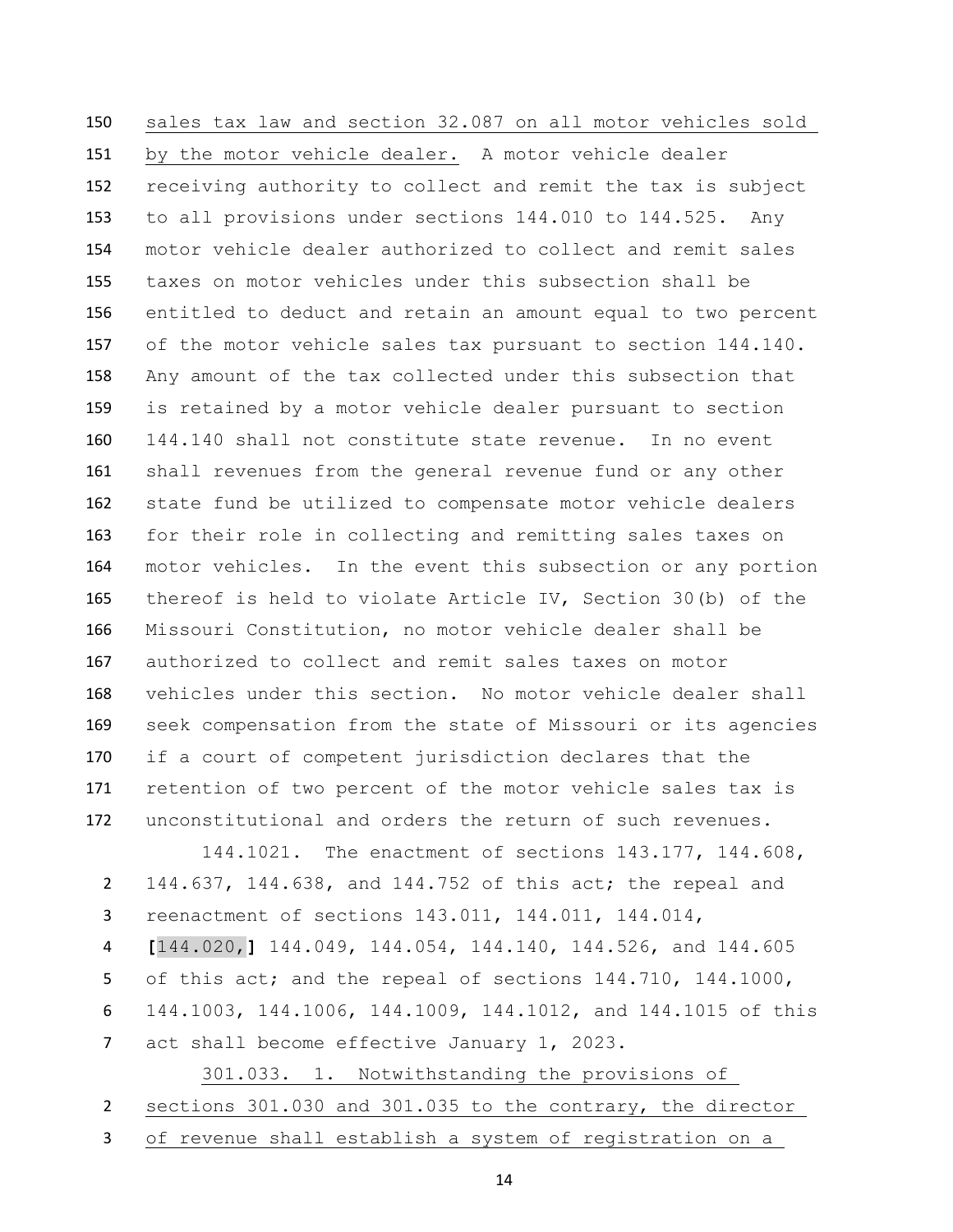calendar year basis of all farm vehicles, as defined in section 302.700, owned or purchased by a farm vehicle fleet owner registered under this section. The director of revenue shall prescribe the forms for such farm vehicle fleet registration and the forms and procedures for the registration updates prescribed in this section. Any owner of more than one farm vehicle which is required to be registered under this chapter may, at his or her option, register a fleet of farm vehicles on a calendar year or biennial basis under this section in lieu of the registration periods provided in sections 301.030, 301.035, and 301.147. The director shall issue an identification number to each registered owner of a fleet of farm vehicles registered under this section. 2. All farm vehicles included in the fleet of a registered farm vehicle fleet owner shall be registered during April of the corresponding year or on a prorated basis as provided in subsection 3 of this section. Fees of all vehicles in the farm vehicle fleet to be registered on a calendar year basis or on a biennial basis shall be payable not later than the last day of April of the corresponding year, with two years' fees due for biennially-registered vehicles. Notwithstanding the provisions of section 307.355, an application for registration of a farm vehicle fleet shall be accompanied by a certificate of inspection and approval issued no more than one hundred twenty days prior to the date of application. The fees for vehicles added to the farm vehicle fleet which are required to be licensed at the time of registration shall be payable at the time of registration, except that when such vehicle is licensed between July first and September thirtieth the fee shall be three-fourths the annual fee, when licensed between October first and December thirty-first the fee shall be one-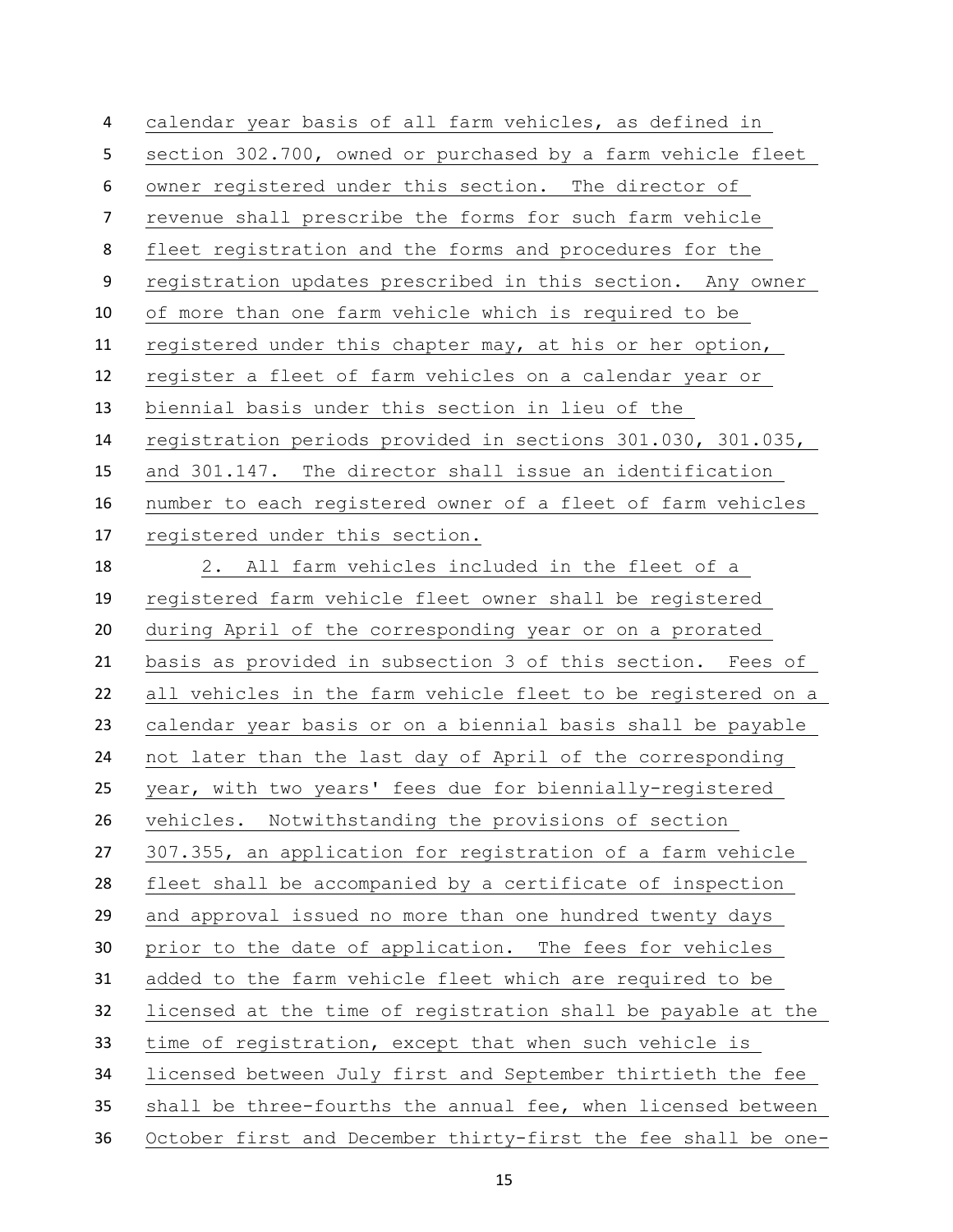half the annual fee, and when licensed on or after January first the fee shall be one-fourth the annual fee. If biennial registration is sought for vehicles added to a farm vehicle fleet, an additional year's annual fee shall be added to the partial year's prorated fee. 3. At any time during the calendar year in which an owner of a farm vehicle fleet purchases or otherwise acquires a farm vehicle which is to be added to the farm vehicle fleet or transfers plates to a fleet vehicle, the owner shall present to the director of revenue the identification number as a fleet number and may register the vehicle for the partial year as provided in subsection 2 of this section. The farm vehicle fleet owner shall also be charged a transfer fee of two dollars for each vehicle so transferred under this subsection. 4. Except as specifically provided in this subsection, all farm vehicles registered under this section shall be issued a special license plate which shall have the words "Farm Fleet Vehicle" and shall meet the requirements prescribed by section 301.130. Farm fleet vehicles shall be issued multiyear license plates as provided in this section which shall not require issuance of a renewal tab. Upon payment of appropriate registration fees, the director of revenue shall issue a registration certificate or other suitable evidence of payment of the annual or biennial fee, and such evidence of payment shall be carried at all times in the vehicle for which it is issued. 5. The director shall make all necessary rules and regulations for the administration of this section and shall design all necessary forms required by this section. Any rule or portion of a rule, as that term is defined in section 536.010, that is created under the authority delegated in this section shall become effective only if it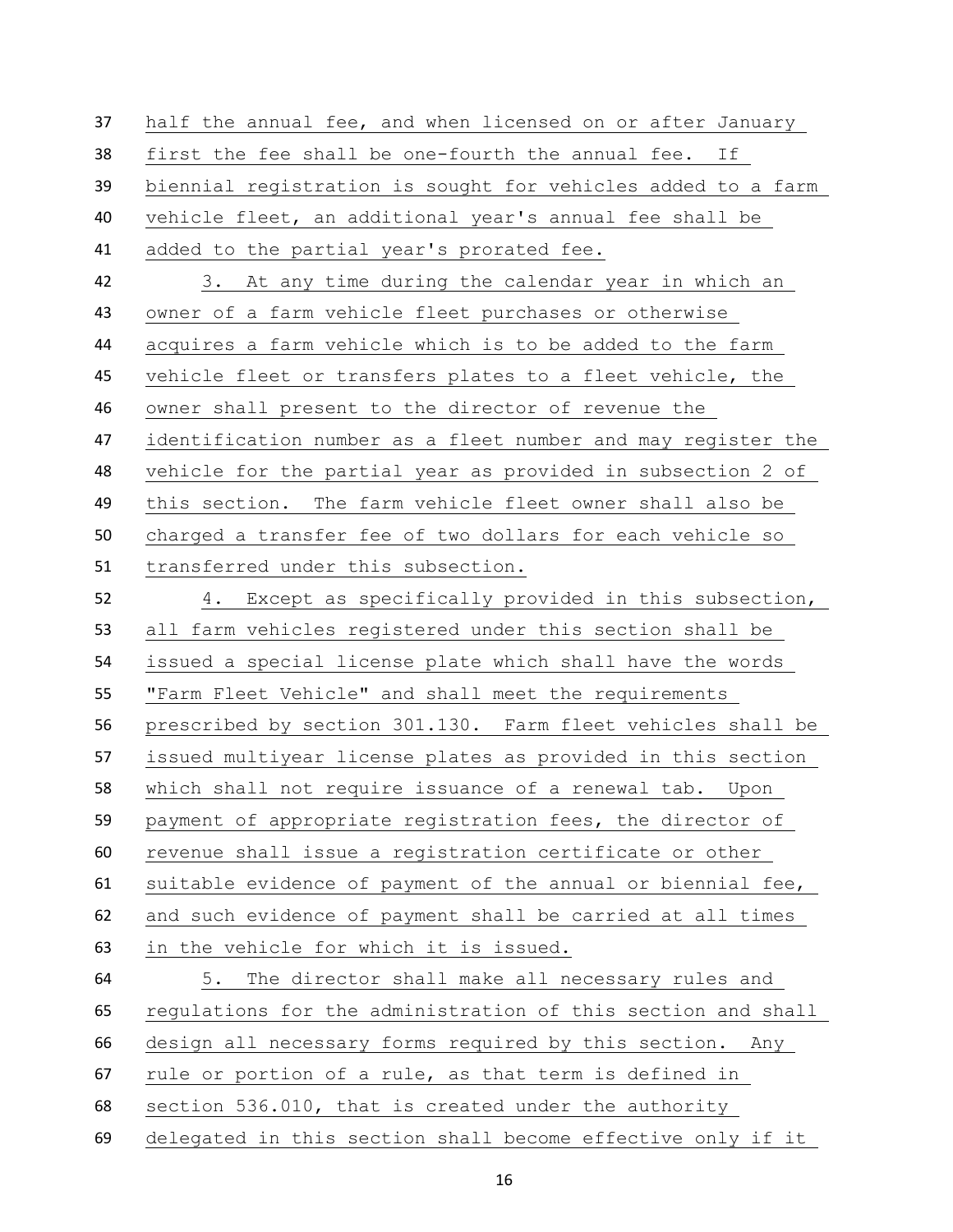complies with and is subject to all the provisions of chapter 536 and, if applicable, section 536.028. This section and chapter 536 are nonseverable, and if any of the powers vested with the general assembly under chapter 536 to review, to delay the effective date, or to disapprove and annul a rule are subsequently held unconstitutional, then the grant of rulemaking authority and any rule proposed or adopted after August 28, 2022, shall be invalid and void.

 301.147. 1. Notwithstanding the provisions of section 301.020 to the contrary, beginning July 1, 2000, the director of revenue may provide owners of motor vehicles, other than commercial motor vehicles licensed in excess of fifty-four thousand pounds gross weight, the option of biennially registering motor vehicles**[**. Any vehicle manufactured as an even-numbered model year vehicle shall be renewed each even-numbered calendar year and any such vehicle manufactured as an odd-numbered model year vehicle shall be renewed each odd-numbered calendar year**]**, subject to the following requirements:

 (1) The fee collected at the time of biennial registration shall include the annual registration fee plus a pro rata amount for the additional twelve months of the biennial registration;

 (2) Presentation of all documentation otherwise required by law for vehicle registration including, but not limited to, a personal property tax receipt or certified statement for the preceding year that no such taxes were due as set forth in section 301.025, proof of a motor vehicle safety inspection and any applicable emission inspection conducted within sixty days prior to the date of application and proof of insurance as required by section 303.026.

 2. The director of revenue may prescribe rules and regulations for the effective administration of this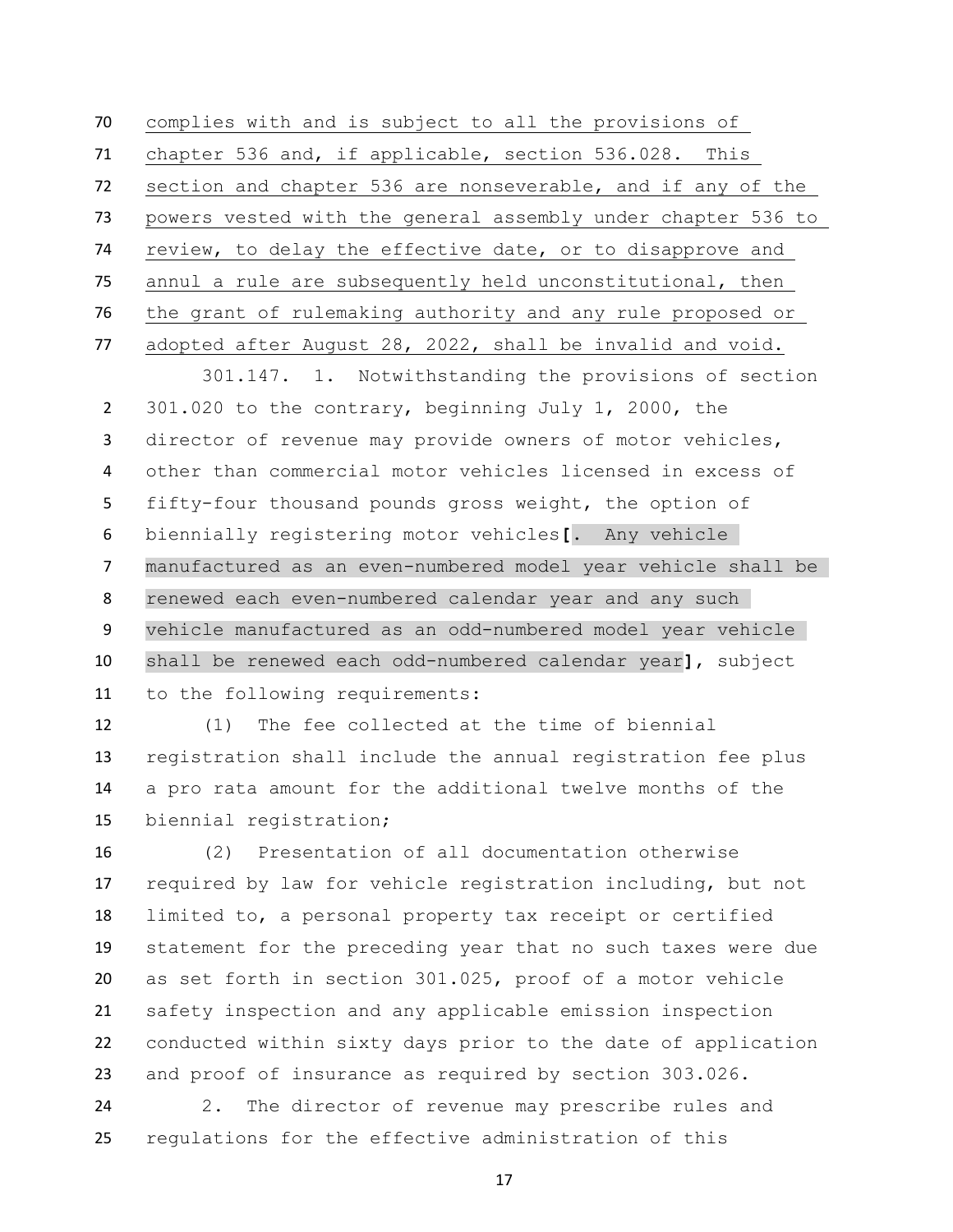section. The director is authorized to adopt those rules that are reasonable and necessary to accomplish the limited duties specifically delegated within this section. Any rule or portion of a rule, as that term is defined in section 536.010, that is promulgated pursuant to the authority delegated in this section shall become effective only if it has been promulgated pursuant to the provisions of chapter 536. This section and chapter 536 are nonseverable and if any of the powers vested with the general assembly pursuant to chapter 536 to review, to delay the effective date or to disapprove and annul a rule are subsequently held unconstitutional, then the grant of rulemaking authority and any rule proposed or adopted after July 1, 2000, shall be invalid and void.

 3. The director of revenue shall have the authority to stagger the registration period of motor vehicles other than commercial motor vehicles licensed in excess of twelve thousand pounds gross weight. Once the owner of a motor vehicle chooses the option of biennial registration, such registration must be maintained for the full twenty-four month period.

307.350. 1. The owner of every motor vehicle as defined in section 301.010 which is required to be registered in this state, except:

 (1) Motor vehicles having less than one hundred fifty thousand miles, for the ten-year period following their model year of manufacture, excluding prior salvage vehicles immediately following a rebuilding process and vehicles 8 subject to the provisions of section 307.380;

 (2) Those motor vehicles which are engaged in interstate commerce and are proportionately registered in this state with the Missouri highway reciprocity commission, although the owner may request that such vehicle be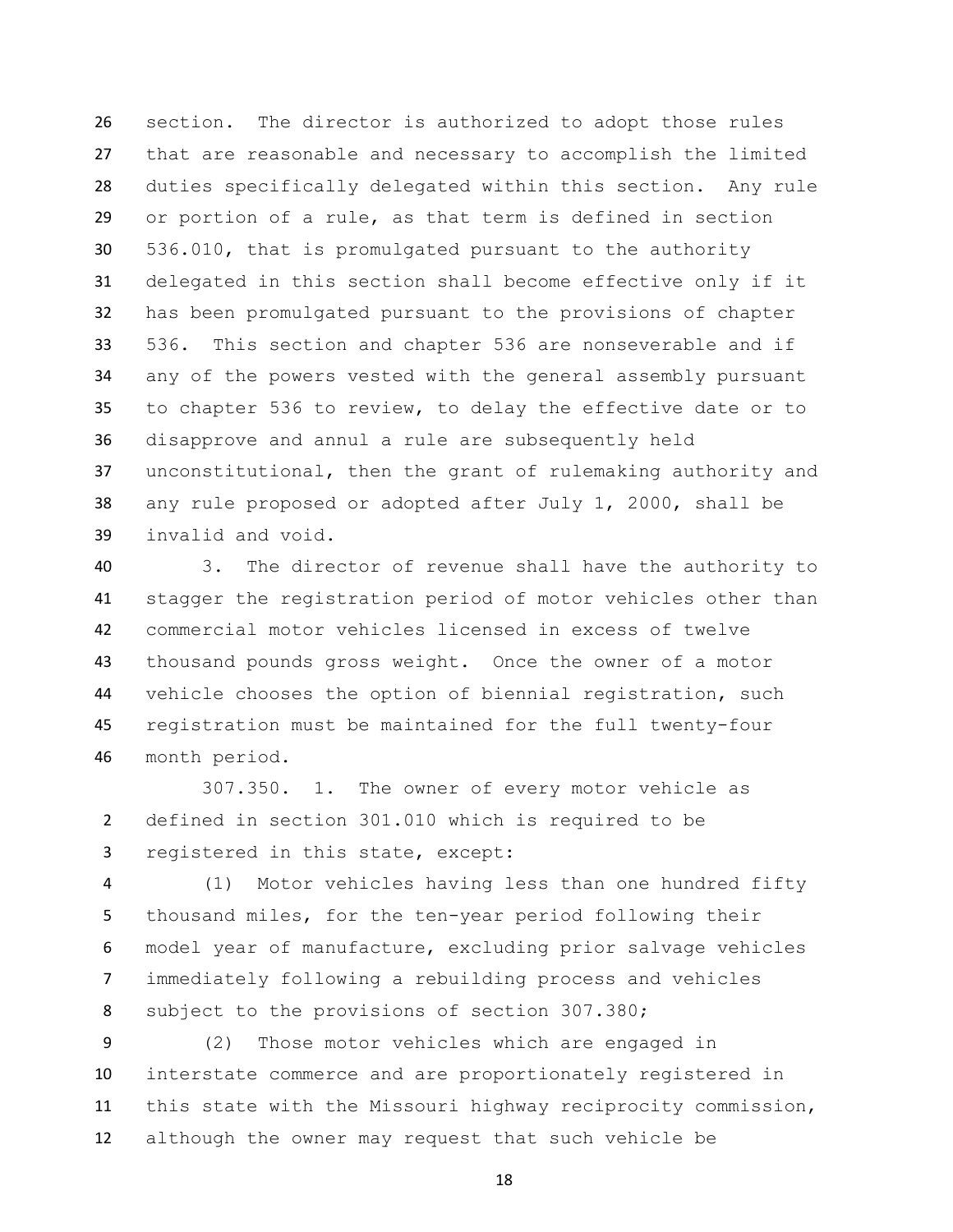inspected by an official inspection station, and a peace officer may stop and inspect such vehicles to determine whether the mechanical condition is in compliance with the safety regulations established by the United States Department of Transportation; and

 (3) Historic motor vehicles registered pursuant to section 301.131;

 (4) Vehicles registered in excess of twenty-four thousand pounds for a period of less than twelve months;

 shall submit such vehicles to a biennial inspection of their mechanism and equipment in accordance with the provisions of sections 307.350 to 307.390 and obtain a certificate of inspection and approval and a sticker, seal, or other device from a duly authorized official inspection station. The inspection, except the inspection of school buses which shall be made at the time provided in section 307.375, shall be made at the time prescribed in the rules and regulations issued by the superintendent of the Missouri state highway patrol; but the inspection of a vehicle shall not be made more than sixty days prior to the date of application for registration or within sixty days of when a vehicle's registration is transferred; however, if a vehicle was purchased from a motor vehicle dealer and a valid inspection had been made within sixty days of the purchase date, the new owner shall be able to utilize an inspection performed within ninety days prior to the application for registration or transfer. **[**Any vehicle manufactured as an even-numbered model year vehicle shall be inspected and approved pursuant to the safety inspection program established pursuant to sections 307.350 to 307.390 in each even-numbered calendar year and any such vehicle manufactured as an odd-numbered model year vehicle shall be inspected and approved pursuant

to sections 307.350 to 307.390 in each odd-numbered year.**]**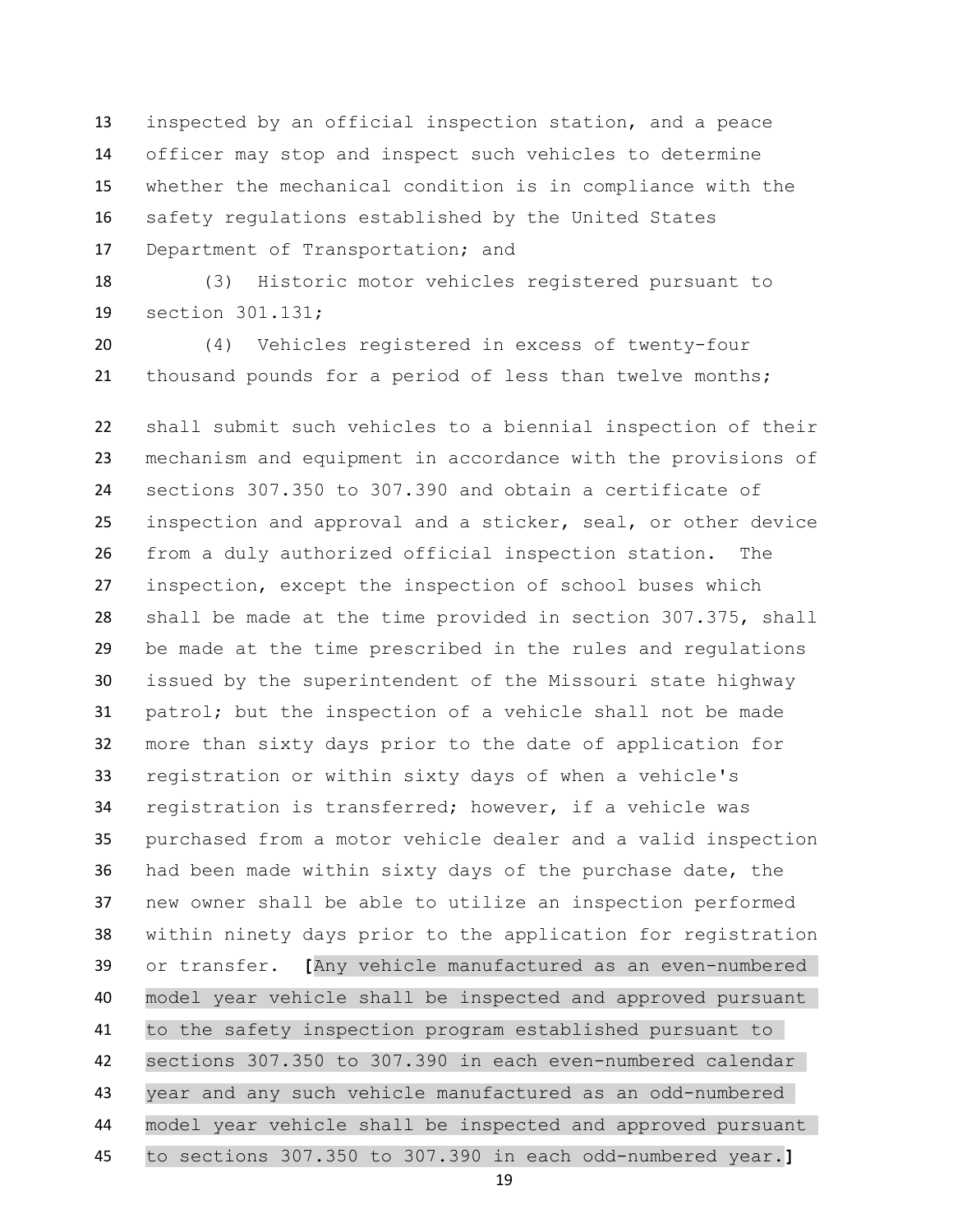The certificate of inspection and approval shall be a 47 sticker, seal, or other device or combination thereof, as the superintendent of the Missouri state highway patrol prescribes by regulation and shall be displayed upon the motor vehicle or trailer as prescribed by the regulations established by him. The replacement of certificates of inspection and approval which are lost or destroyed shall be made by the superintendent of the Missouri state highway patrol under regulations prescribed by him.

 2. For the purpose of obtaining an inspection only, it shall be lawful to operate a vehicle over the most direct route between the owner's usual place of residence and an inspection station of such owner's choice, notwithstanding the fact that the vehicle does not have a current state registration license. It shall also be lawful to operate such a vehicle from an inspection station to another place where repairs may be made and to return the vehicle to the inspection station notwithstanding the absence of a current state registration license.

 3. No person whose motor vehicle was duly inspected and approved as provided in this section shall be required to have the same motor vehicle again inspected and approved for the sole reason that such person wishes to obtain a set of any special personalized license plates available pursuant to section 301.144 or a set of any license plates available pursuant to section 301.142, prior to the expiration date of such motor vehicle's current registration.

 4. Notwithstanding the provisions of section 307.390, violation of this section shall be deemed an infraction.

 643.315. 1. Except as provided in sections 643.300 to 643.355, all motor vehicles which are domiciled, registered or primarily operated in an area for which the commission has established a motor vehicle emissions inspection program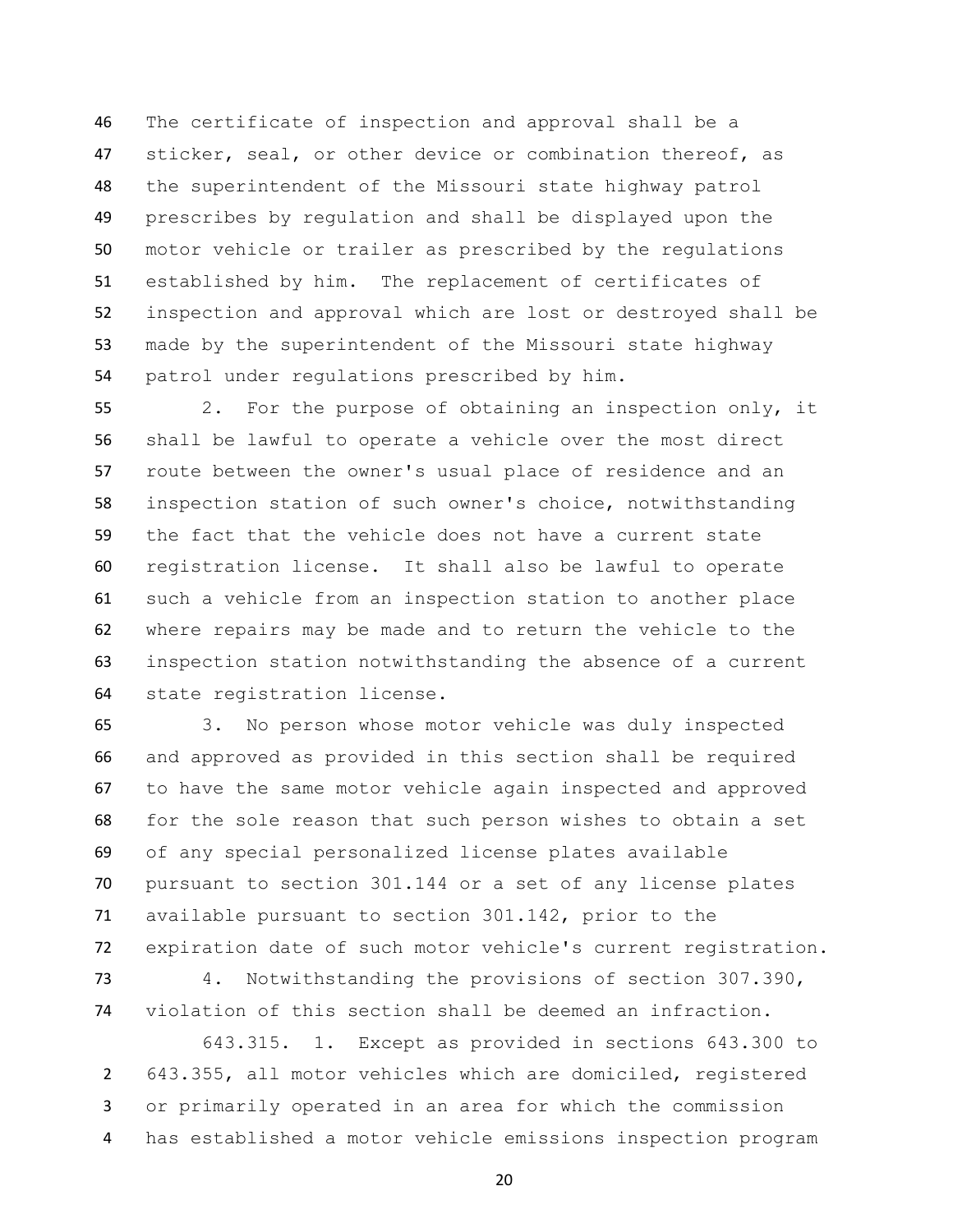pursuant to sections 643.300 to 643.355 shall be inspected and approved prior to sale or transfer; provided that, if such vehicle is inspected and approved prior to sale or transfer, such vehicle shall not be subject to another emissions inspection for ninety days after the date of sale or transfer of such vehicle. **[**In addition, any such vehicle manufactured as an even-numbered model year vehicle shall be inspected and approved under the emissions inspection program established pursuant to sections 643.300 to 643.355 in each even-numbered calendar year and any such vehicle manufactured as an odd-numbered model year vehicle shall be inspected and approved under the emissions inspection program established pursuant to sections 643.300 to 643.355 in each odd-numbered calendar year.**]** All motor vehicles subject to the inspection requirements of sections 643.300 to 643.355 shall display a valid emissions inspection sticker, and when applicable, a valid emissions inspection certificate shall be presented at the time of registration, or at least biennially for registration renewal, of such motor vehicle. The department of revenue shall require evidence of the safety and emission inspection and approval required by this section in issuing the motor vehicle **[**annual**]** registration in conformity with the procedure required by sections 307.350 to 307.390 and sections 643.300 to 643.355. The director of revenue may verify that a successful safety and emissions inspection was completed via electronic means.

 2. The inspection requirement of subsection 1 of this section shall apply to all motor vehicles except:

 (1) Motor vehicles with a manufacturer's gross vehicle weight rating in excess of eight thousand five hundred pounds;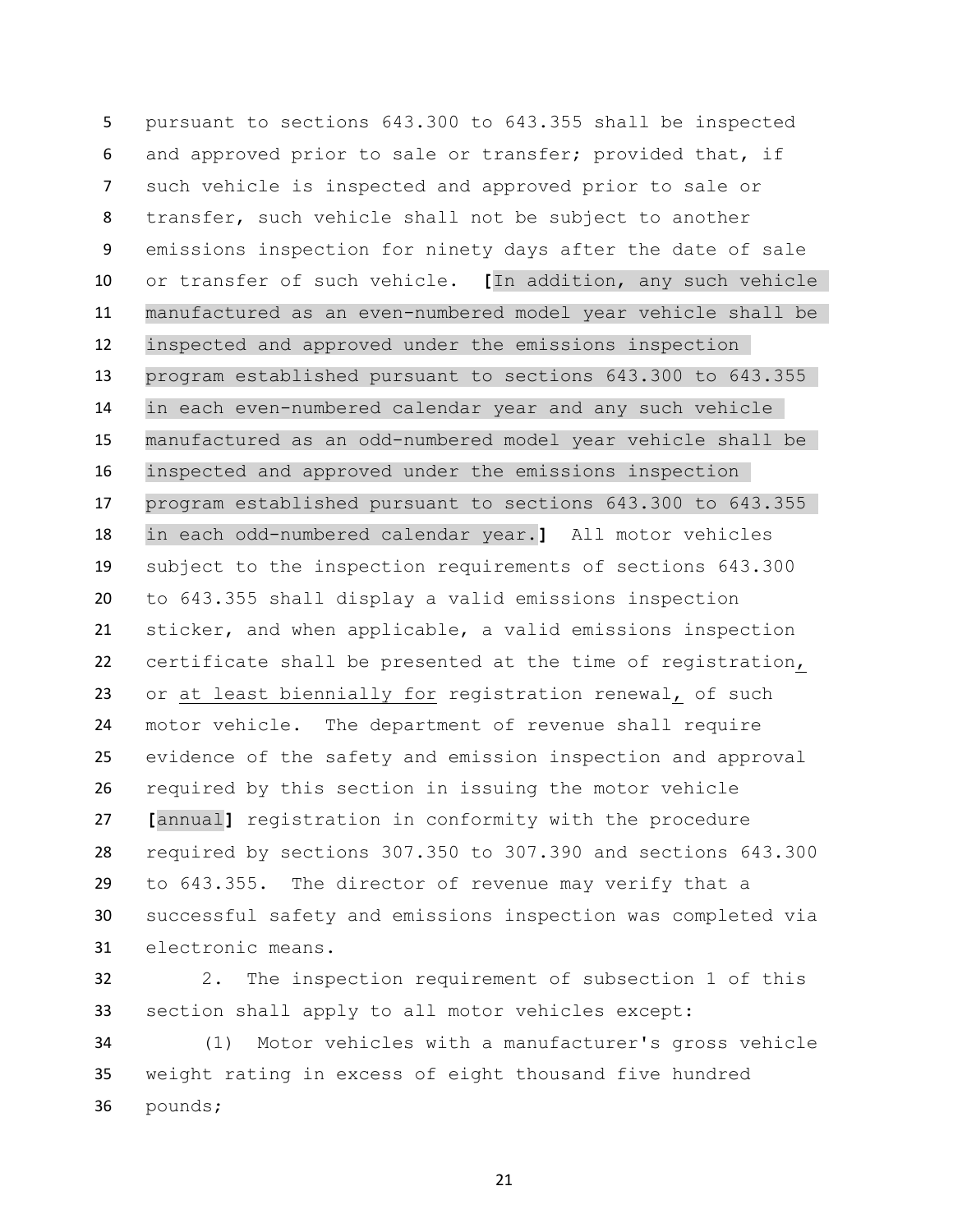(2) Motorcycles and motortricycles if such vehicles are exempted from the motor vehicle emissions inspection under federal regulation and approved by the commission by rule;

(3) Model year vehicles manufactured prior to 1996;

 (4) Vehicles which are powered exclusively by electric or hydrogen power or by fuels other than gasoline which are exempted from the motor vehicle emissions inspection under 45 federal regulation and approved by the commission by rule;

 (5) Motor vehicles registered in an area subject to the inspection requirements of sections 643.300 to 643.355 which are domiciled and operated exclusively in an area of the state not subject to the inspection requirements of sections 643.300 to 643.355, but only if the owner of such vehicle presents to the department an affidavit that the vehicle will be operated exclusively in an area of the state not subject to the inspection requirements of sections 643.300 to 643.355 for the next twenty-four months, and the owner applies for and receives a waiver which shall be presented at the time of registration or registration renewal;

 (6) New and unused motor vehicles, of model years of the current calendar year and of any calendar year within two years of such calendar year, which have an odometer reading of less than six thousand miles at the time of original sale by a motor vehicle manufacturer or licensed motor vehicle dealer to the first user;

 (7) Historic motor vehicles registered pursuant to section 301.131;

(8) School buses;

 (9) Heavy-duty diesel-powered vehicles with a gross vehicle weight rating in excess of eight thousand five hundred pounds;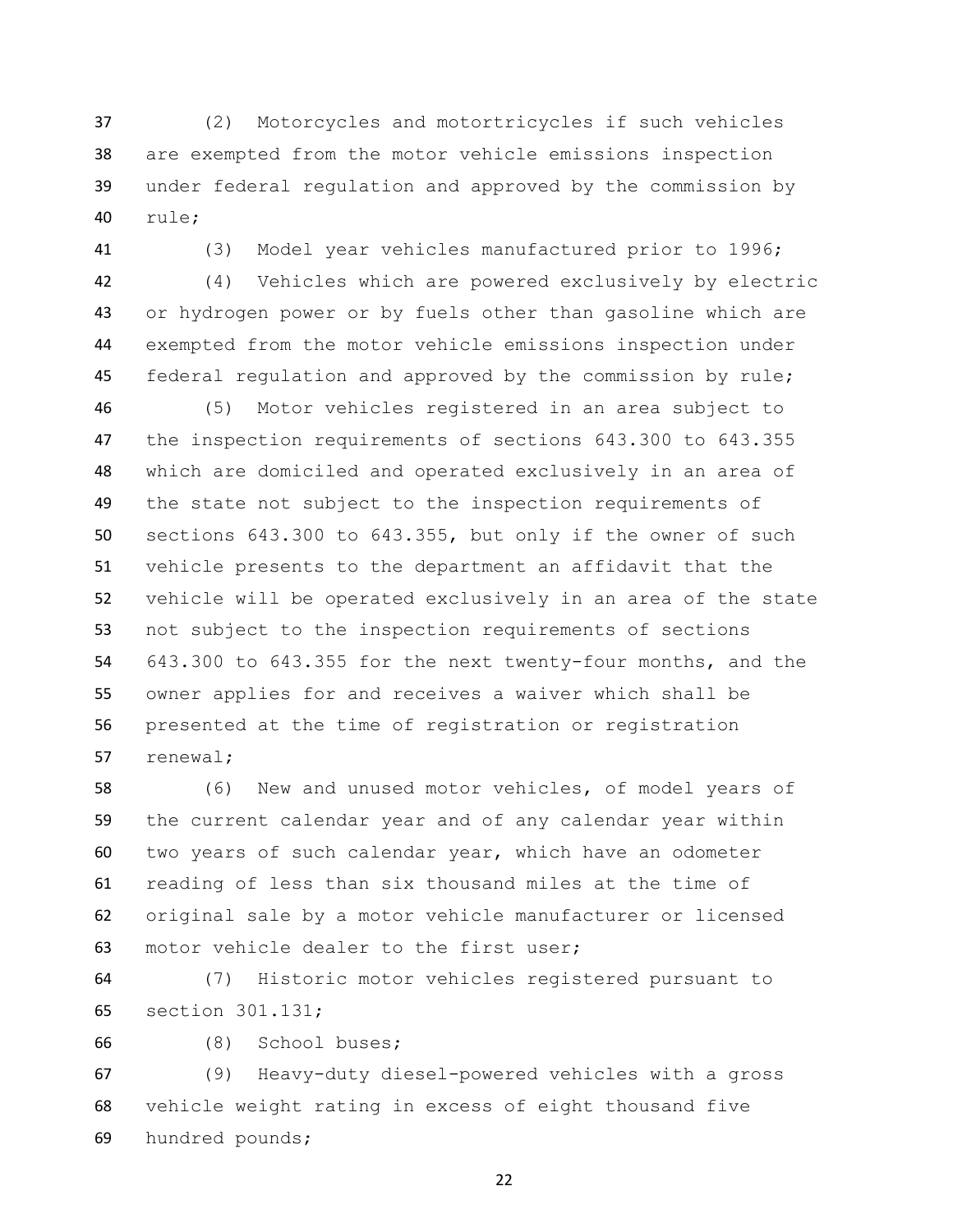(10) New motor vehicles that have not been previously titled and registered, for the four-year period following their model year of manufacture, provided the odometer reading for such motor vehicles are under forty thousand miles at their first required biennial safety inspection conducted under sections 307.350 to 307.390; otherwise such motor vehicles shall be subject to the emissions inspection requirements of subsection 1 of this section during the same period that the biennial safety inspection is conducted;

 (11) Motor vehicles that are driven fewer than twelve thousand miles between biennial safety inspections; and

 (12) Qualified plug-in electric drive vehicles. For the purposes of this section, "qualified plug-in electric drive vehicle" shall mean a plug-in electric drive vehicle that is made by a manufacturer, has not been modified from original manufacturer specifications, and can operate solely on electric power and is capable of recharging its battery from an on-board generation source and an off-board electricity source.

89 3. The commission may, by rule, allow inspection reciprocity with other states having equivalent or more stringent testing and waiver requirements than those established pursuant to sections 643.300 to 643.355.

 4. (1) At the time of sale, a licensed motor vehicle dealer, as defined in section 301.550, may choose to sell a motor vehicle subject to the inspection requirements of sections 643.300 to 643.355 either:

 (a) With prior inspection and approval as provided in subdivision (2) of this subsection; or

 (b) Without prior inspection and approval as provided in subdivision (3) of this subsection.

 (2) If the dealer chooses to sell the vehicle with prior inspection and approval, the dealer shall disclose, in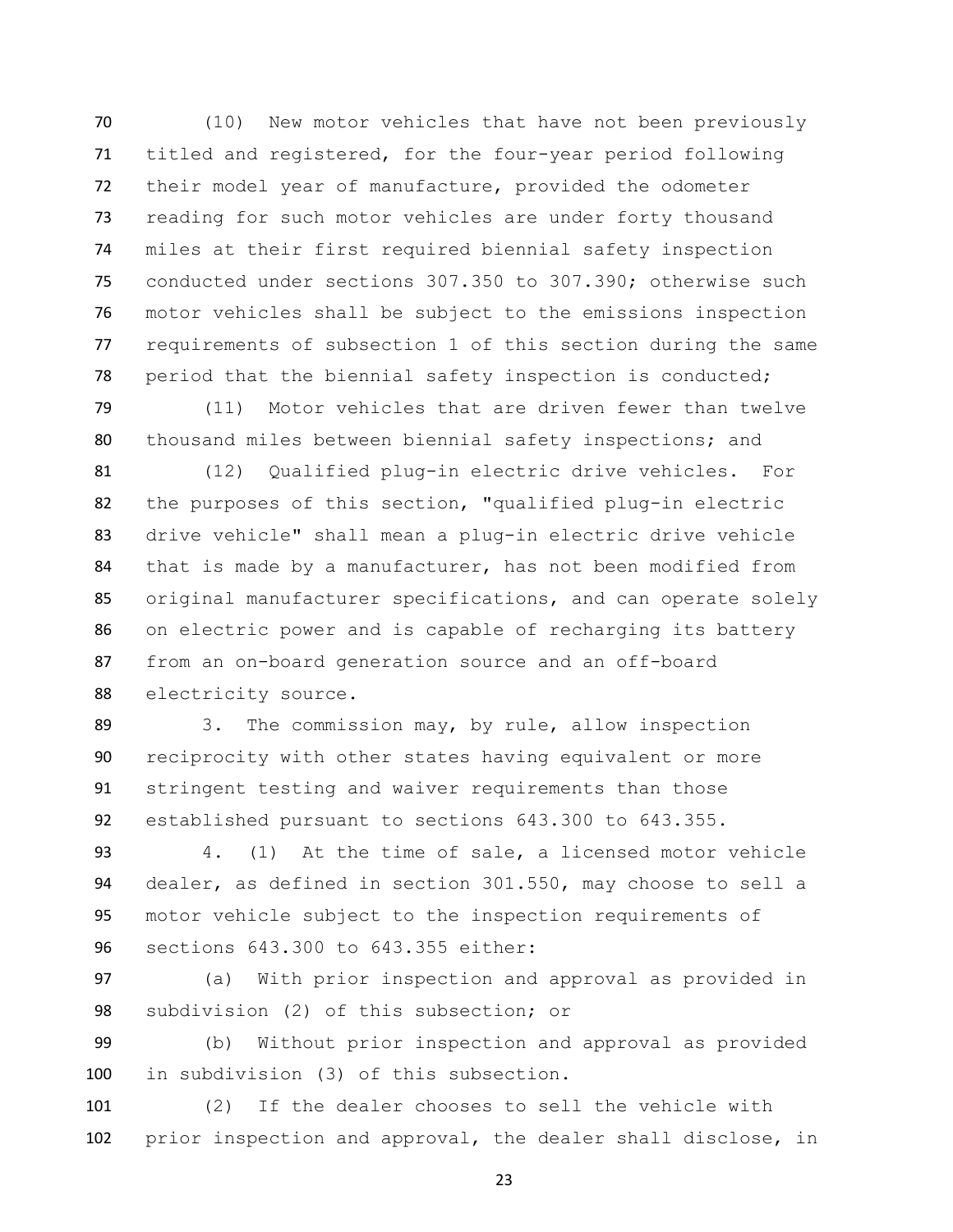writing, prior to sale, whether the vehicle obtained approval by meeting the emissions standards established pursuant to sections 643.300 to 643.355 or by obtaining a waiver pursuant to section 643.335. A vehicle sold pursuant to this subdivision by a licensed motor vehicle dealer shall be inspected and approved within the one hundred twenty days immediately preceding the date of sale, and, for the purpose of registration of such vehicle, such inspection shall be considered timely.

 (3) If the dealer chooses to sell the vehicle without prior inspection and approval, the purchaser may return the vehicle within ten days of the date of purchase, provided that the vehicle has no more than one thousand additional miles since the time of sale, if the vehicle fails, upon inspection, to meet the emissions standards specified by the commission and the dealer shall have the vehicle inspected and approved without the option for a waiver of the emissions standard and return the vehicle to the purchaser with a valid emissions certificate and sticker within five working days or the purchaser and dealer may enter into any other mutually acceptable agreement. If the dealer chooses to sell the vehicle without prior inspection and approval, the dealer shall disclose conspicuously on the sales contract and bill of sale that the purchaser has the option to return the vehicle within ten days, provided that the vehicle has no more than one thousand additional miles since the time of sale, to have the dealer repair the vehicle and provide an emissions certificate and sticker within five working days if the vehicle fails, upon inspection, to meet the emissions standards established by the commission, or enter into any mutually acceptable agreement with the dealer. A violation of this subdivision shall be an unlawful practice as defined in section 407.020. No